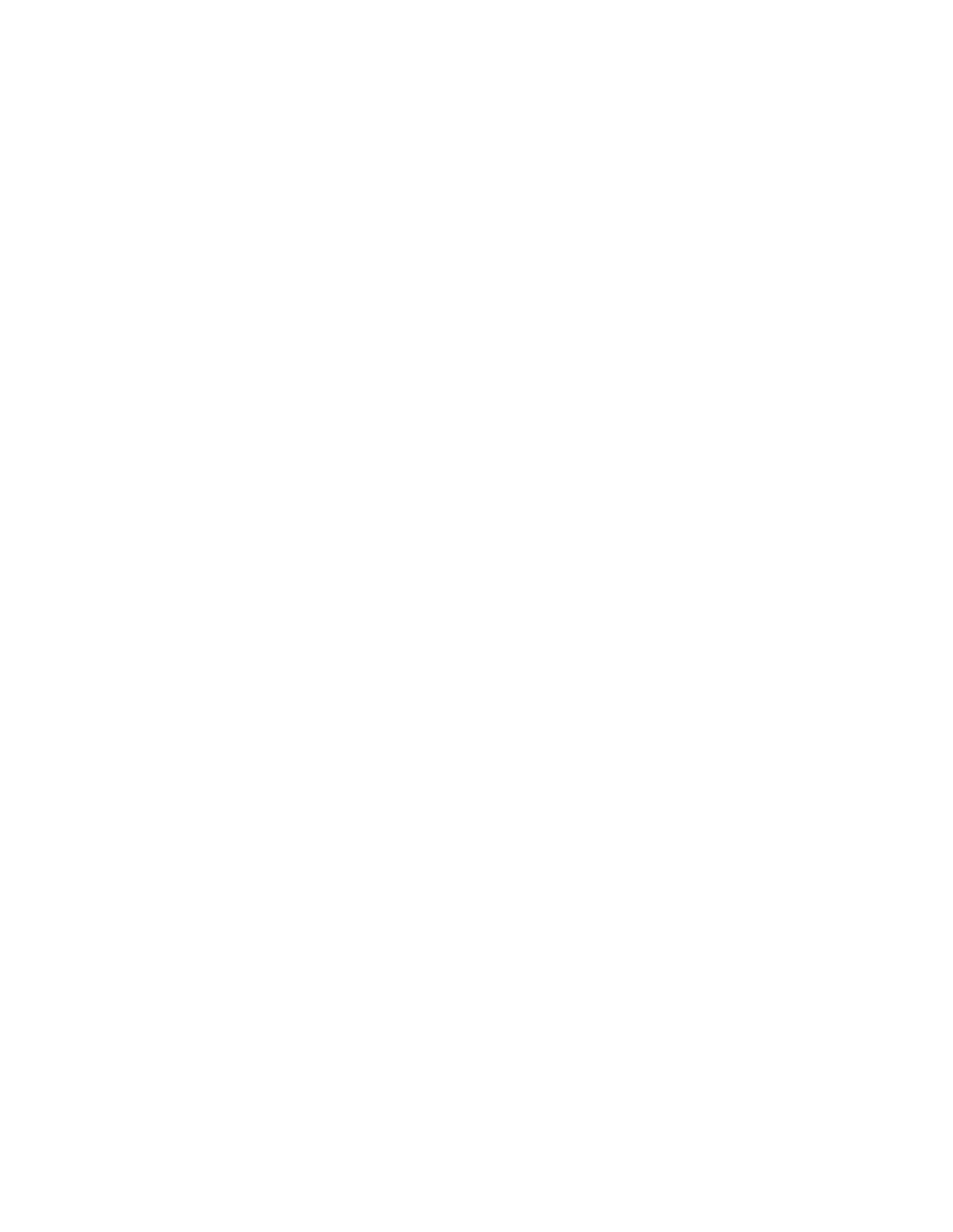#### **Technical Report**

CMU/SEI-96-TR-036 ESC-TR-96-136 March 1997

Principles for Evaluating the Quality Attributes of a Software Architecture



Mario R. Barbacci Mark H. Klein Charles B. Weinstock

Attribute Tradeoff Analysis Initiative

Unlimited distribution subject to the copyright.

### **Software Engineering Institute**

Carnegie Mellon University Pittsburgh, Pennsylvania 15213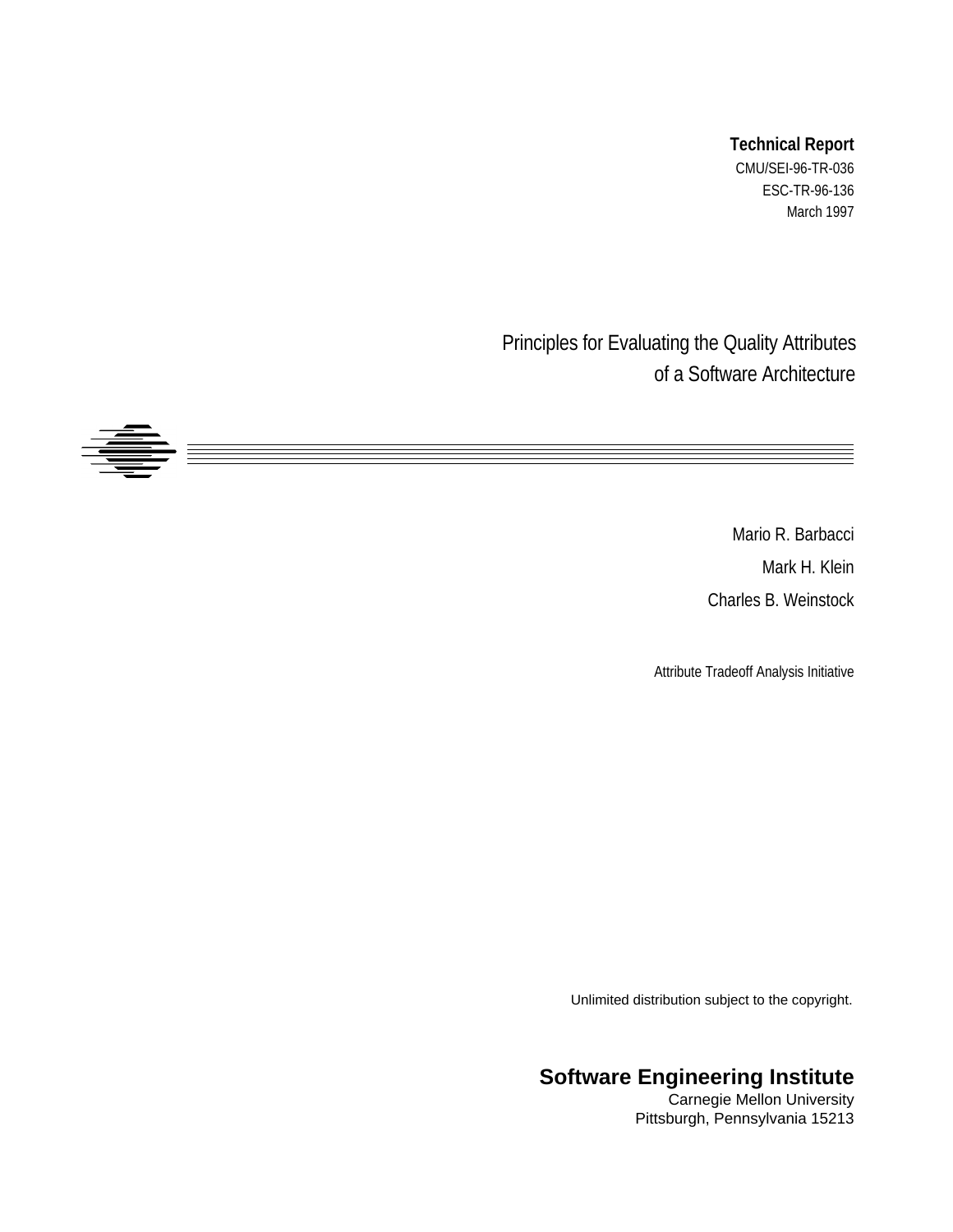This report was prepared for the

SEI Joint Program Office HQ ESC/AXS 5 Eglin Street Hanscom AFB, MA 01731-2116

The ideas and findings in this report should not be construed as an official DoD position. It is published in the interest of scientific and technical information exchange.

#### FOR THE COMMANDER

(signature on file)

Thomas R. Miller, Lt Col, USAF SEI Joint Program Office

This work is sponsored by the U.S. Department of Defense.

Copyright © 5/6/97 by Carnegie Mellon University.

Permission to reproduce this document and to prepare derivative works from this document for internal use is granted, provided the copyright and "No Warranty" statements are included with all reproductions and derivative works.

Requests for permission to reproduce this document or to prepare derivative works of this document for external and commercial use should be addressed to the SEI Licensing Agent.

#### NO WARRANTY

THIS CARNEGIE MELLON UNIVERSITY AND SOFTWARE ENGINEERING INSTITUTE MATERIAL IS FURNISHED ON AN "AS-IS" BASIS. CARNEGIE MELLON UNIVERSITY MAKES NO WARRAN-TIES OF ANY KIND, EITHER EXPRESSED OR IMPLIED, AS TO ANY MATTER INCLUDING, BUT NOT LIMITED TO, WARRANTY OF FITNESS FOR PURPOSE OR MERCHANTABILITY, EXCLUSIVITY, OR RESULTS OBTAINED FROM USE OF THE MATERIAL. CARNEGIE MELLON UNIVERSITY DOES NOT MAKE ANY WARRANTY OF ANY KIND WITH RESPECT TO FREEDOM FROM PATENT, TRADEMARK, OR COPYRIGHT INFRINGEMENT.

This work was created in the performance of Federal Government Contract Number F19628-95-C-0003 with Carnegie Mellon University for the operation of the Software Engineering Institute, a federally funded research and development center. The Government of the United States has a royalty-free government-purpose license to use, duplicate, or disclose the work, in whole or in part and in any manner, and to have or permit others to do so, for government purposes pursuant to the copyright license under the clause at 52.227-7013.

This document is available through Research Access, Inc., 800 Vinial Street, Suite C201, Pittsburgh, PA 15212. Phone: 1-800-685-6510. FAX: (412) 321-2994. RAI also maintains a World Wide Web home page. The URL is http://www.rai.com

Copies of this document are available through the National Technical Information Service (NTIS). For information on ordering, please contact NTIS directly: National Technical Information Service, U.S. Department of Commerce, Springfield, VA 22161. Phone: (703) 487-4600.

This document is also available through the Defense Technical Information Center (DTIC). DTIC provides access to and transfer of scientific and technical information for DoD personnel, DoD contractors and potential contractors, and other U.S. Government agency personnel and their contractors. To obtain a copy, please contact DTIC directly: Defense Technical Information Center / 8725 John J. Kingman Road / Suite 0944 / Ft. Belvoir, VA 22060-6218. Phone: (703) 767-8222 \*or toll-free in the U.S. — 1-800 225-3842).

Use of any trademarks in this report is not intended in any way to infringe on the rights of the trademark holder.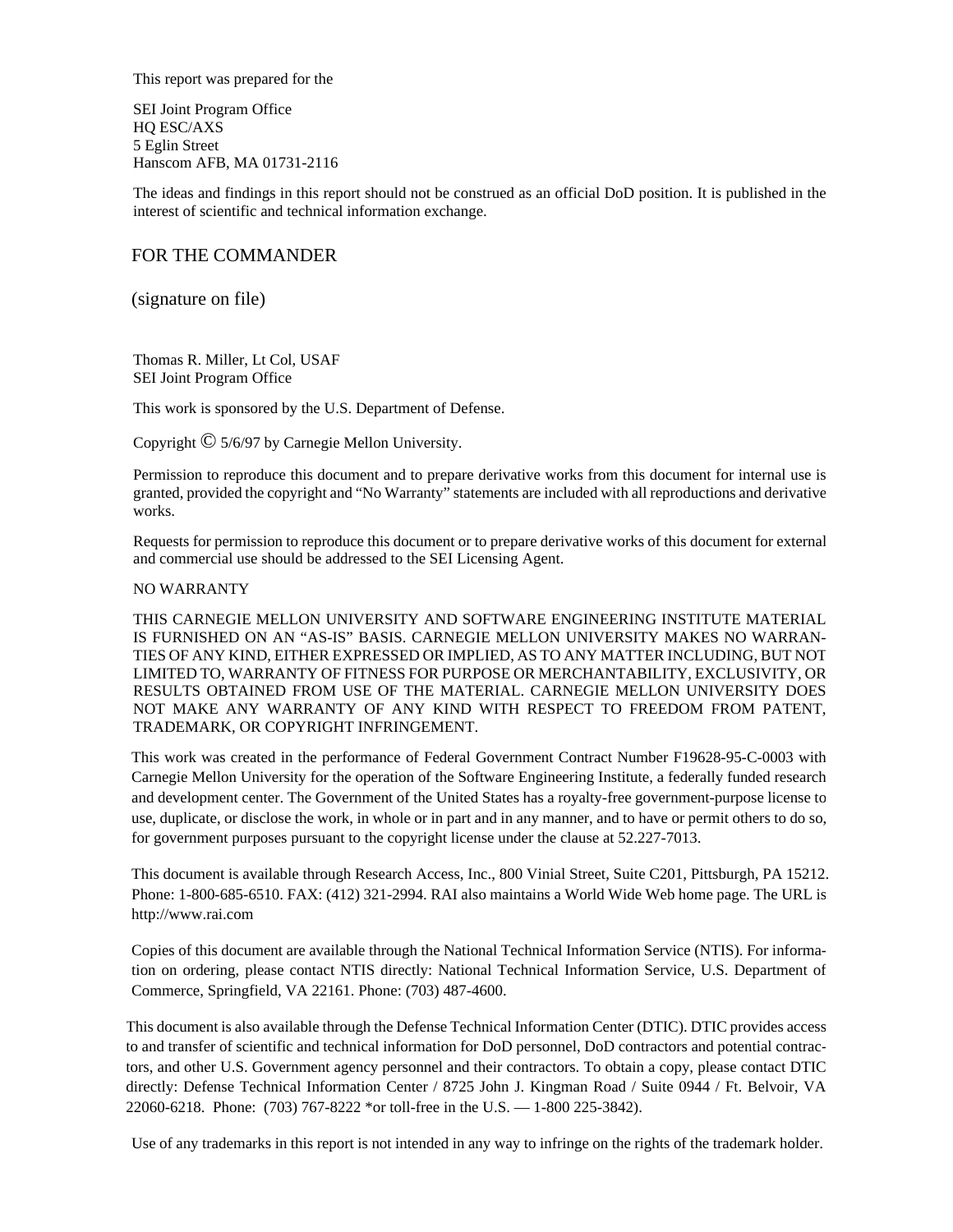## **[Table of Contents](#page-8-0)**

| 1              | <b>Introduction</b>                                               | 1        |
|----------------|-------------------------------------------------------------------|----------|
| $\mathbf 2$    | <b>Overview of the Principles</b>                                 | 3        |
|                | Information-Gathering Techniques<br>2.1                           | 4        |
|                | <b>Attribute-Specific Analysis Techniques</b><br>$2.2\phantom{0}$ | 6        |
| 3              | The Identification of the Contract                                | 9        |
| 4              | The Identification of the Software Architecture                   | 11       |
|                | 4.1<br><b>Structure</b>                                           | 11       |
|                | Behavior<br>4.2                                                   | 11       |
| 5              | The Identification of the Hardware Resource Allocation            | 13       |
| 6              | <b>The Analysis</b>                                               | 15       |
|                | <b>Example Analysis</b><br>6.1                                    | 15       |
|                | 6.1.1 Reliability Analysis                                        | 15       |
|                | 6.1.2 Throughput Analysis                                         | 17       |
|                | 6.1.3 Worst-Case Latency Analysis                                 | 17       |
| $\overline{7}$ | <b>System Profiles and Software Architecture Trade-offs</b>       | 19       |
|                | 7.1<br><b>Conflicts Between Attributes</b>                        | 19       |
|                | 7.2 System Profiles                                               | 20       |
|                | 7.3 Need for Representative Examples                              | 21       |
| 8              | <b>Conclusions</b>                                                | 23       |
|                | <b>References</b>                                                 | 25       |
|                | Appendix A Example Scenarios, Questionnaires, and Checklists      | 27       |
|                | A.1 Fault Propagation Paths                                       | 27       |
|                | A.1.1 Failure Types                                               | 27       |
|                | A.1.2 Pattern of Failure                                          | 28       |
|                | A.1.3 Detection Actions<br>A.1.4 Containment and Recovery Actions | 28<br>28 |
|                | A.2 Service Paths                                                 | 29       |
|                | A.2.1 Resource Consumers                                          | 30       |
|                | A.2.2 Resources                                                   | 31       |
|                | A.2.3 Resource Allocation/Mapping                                 | 31       |
|                | <b>Appendix B Glossary of Quality Terms</b>                       | 33       |
|                |                                                                   |          |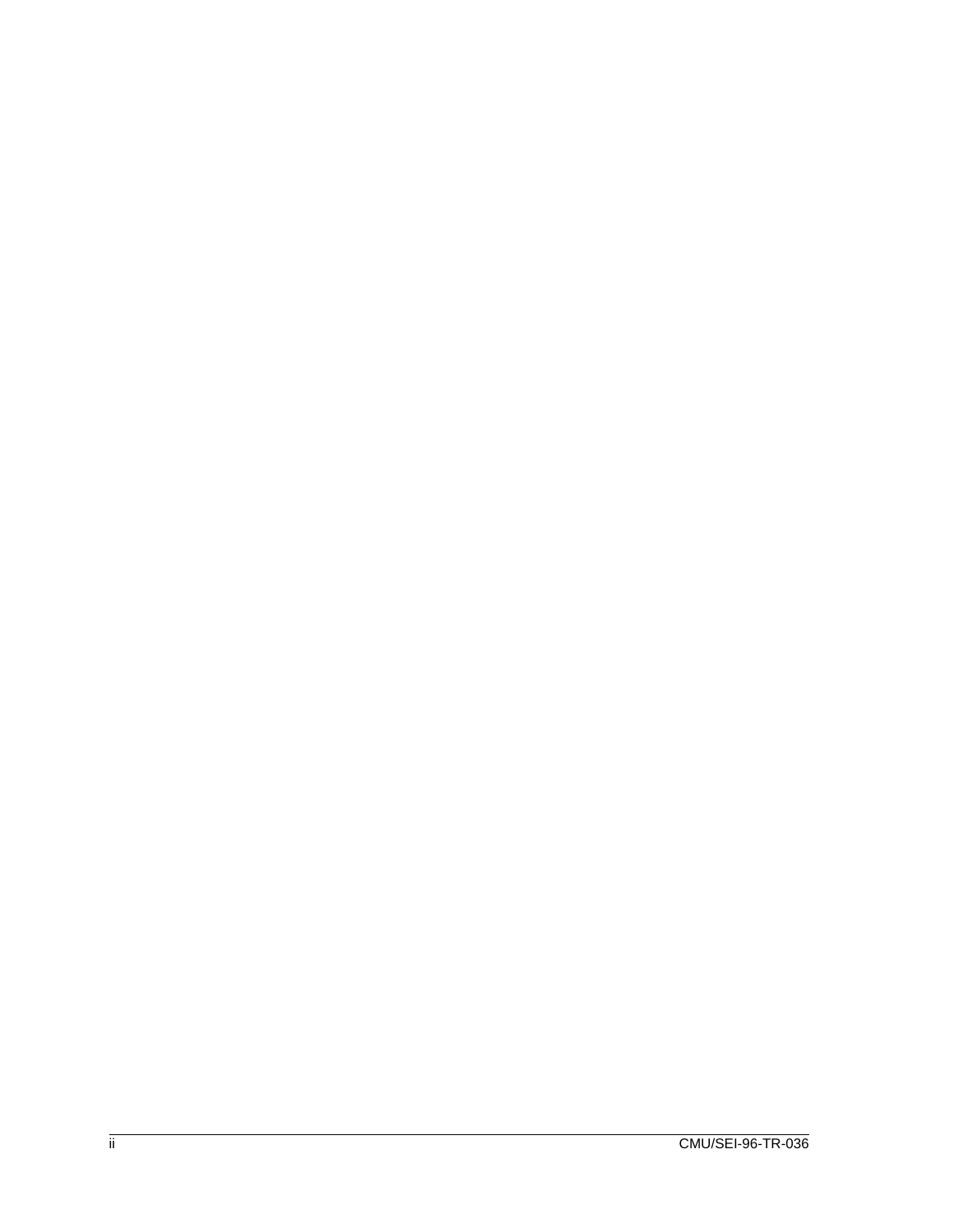# **List of Figures**

| Figure $2-1$ : | Information Gathering and Analysis                 | 3  |
|----------------|----------------------------------------------------|----|
| Figure 2-2:    | <b>Components and Connections</b>                  | 4  |
| Figure 2-3:    | Properties of the Evaluation Approaches            | 5  |
| Figure 6-1:    | <b>Reliability Block Diagram</b>                   | 16 |
| Figure $7-1$ : | Effect of Change on One Attribute                  | 19 |
| Figure 7-2:    | Effect of Change on Multiple Attributes            | 20 |
| Figure 7-3:    | <b>System Profiles and Architecture Trade-offs</b> | 21 |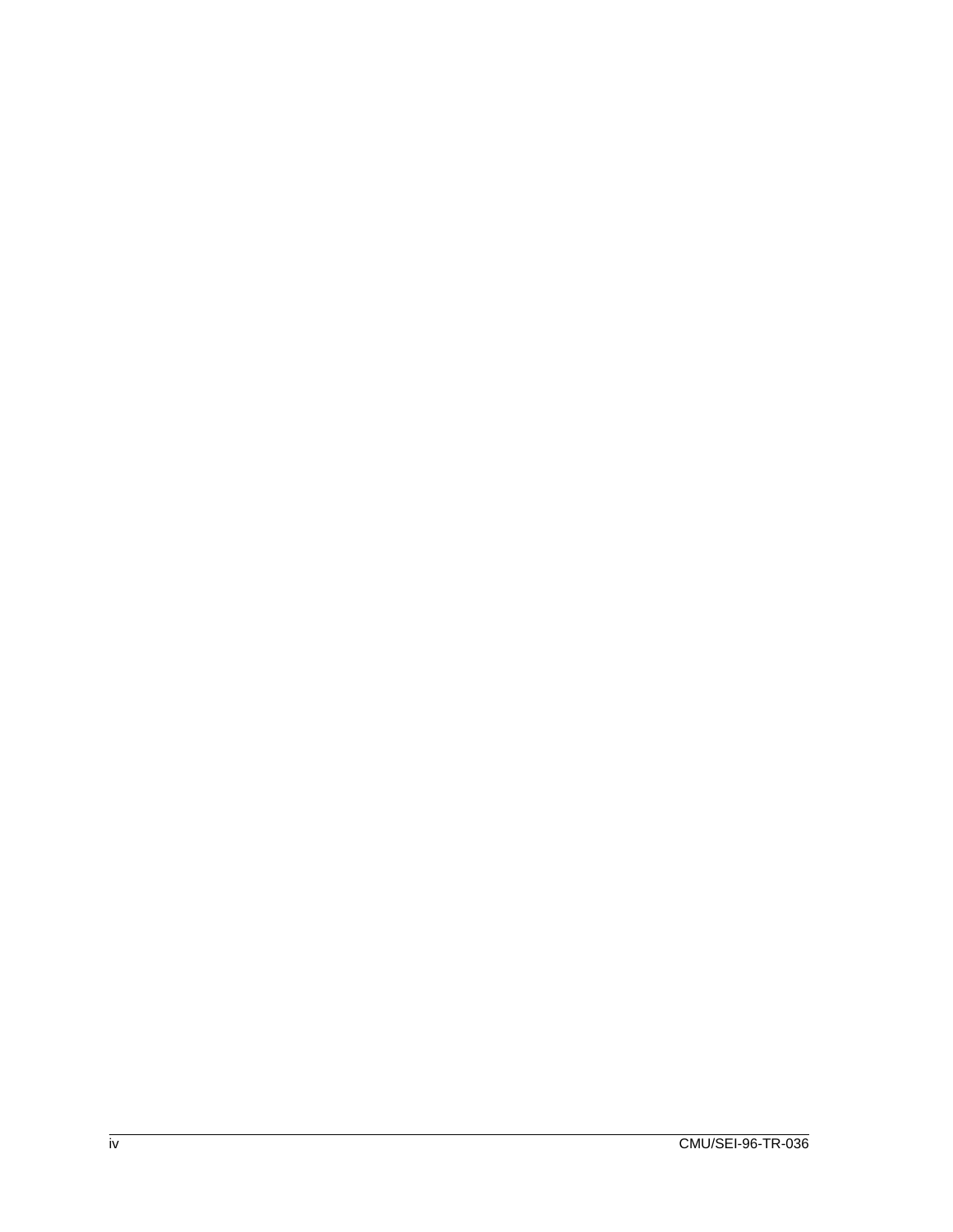#### <span id="page-8-0"></span>**Principles for Evaluating the Quality Attributes of a Software Architecture**

**Abstract:** Software quality is the degree to which software possesses a desired combination of attributes (e.g., reliability, interoperability). In this paper we describe a few principles for analyzing a software architecture to determine if it exhibits certain quality attributes. We show how analysis techniques indigenous to the various quality attribute communities can provide a foundation for performing software architecture evaluation. We also show how the principles provide a context for existing evaluation approaches such as scenarios, questionnaires, checklists, and measurements. Our immediate goal in identifying these principles for attribute-based architecture evaluation is to better integrate existing techniques and metrics into software architecture practice, not necessarily to invent new attribute-specific techniques and metrics. A longer-term goal is to codify these principles into systematic procedures or methods for architecture evaluation. This paper is an initial step towards identifying the ingredients of such methods.

## **1 Introduction**

Software quality is the degree to which software possesses a desired combination of attributes (e.g., reliability, interoperability) [IEEE-1061]. Software quality is one of three user-oriented product characteristics: quality, cost, and schedule. Cost and schedule can be predicted and controlled to some extent by mature organizational processes. However, process maturity does not translate automatically into product quality. Software quality requires mature technology to predict and control quality attributes. If the technology is lacking, even a mature organization will have difficulty producing products with predictable performance, dependability, or other attributes.

Quality, cost, and schedule are not independent. Poor quality eventually affects cost and schedule because software requires tuning, recoding, or even redesign to meet original requirements. Cost and schedule overruns are common because serious problems are often not discovered until the system integration phase.<sup>1</sup>

Few would disagree that it is more cost effective to detect potential software quality problems earlier rather than later in software development. Recently, the software architecture has received attention as being the right focal point for the detection of aberrations in software

<sup>&</sup>lt;sup>1.</sup> Horror stories that illustrate the problem are not uncommon. "On Monday, September 2, 1991, at 9 a.m., a \$6 million manufacturing support systems/network integration program went live, the largest computer project the company had undertaken. By 10:30 a.m., 'The system had miserably failed,' reported the program manager of a chemical company. 'We had not anticipated needing so much memory, consequently, the system froze in less than two hours, stopping all work at the site' " [Slavin 93]. The quickness of the disaster suggests that the designers were flying blind, so to speak, throughout the development of the system.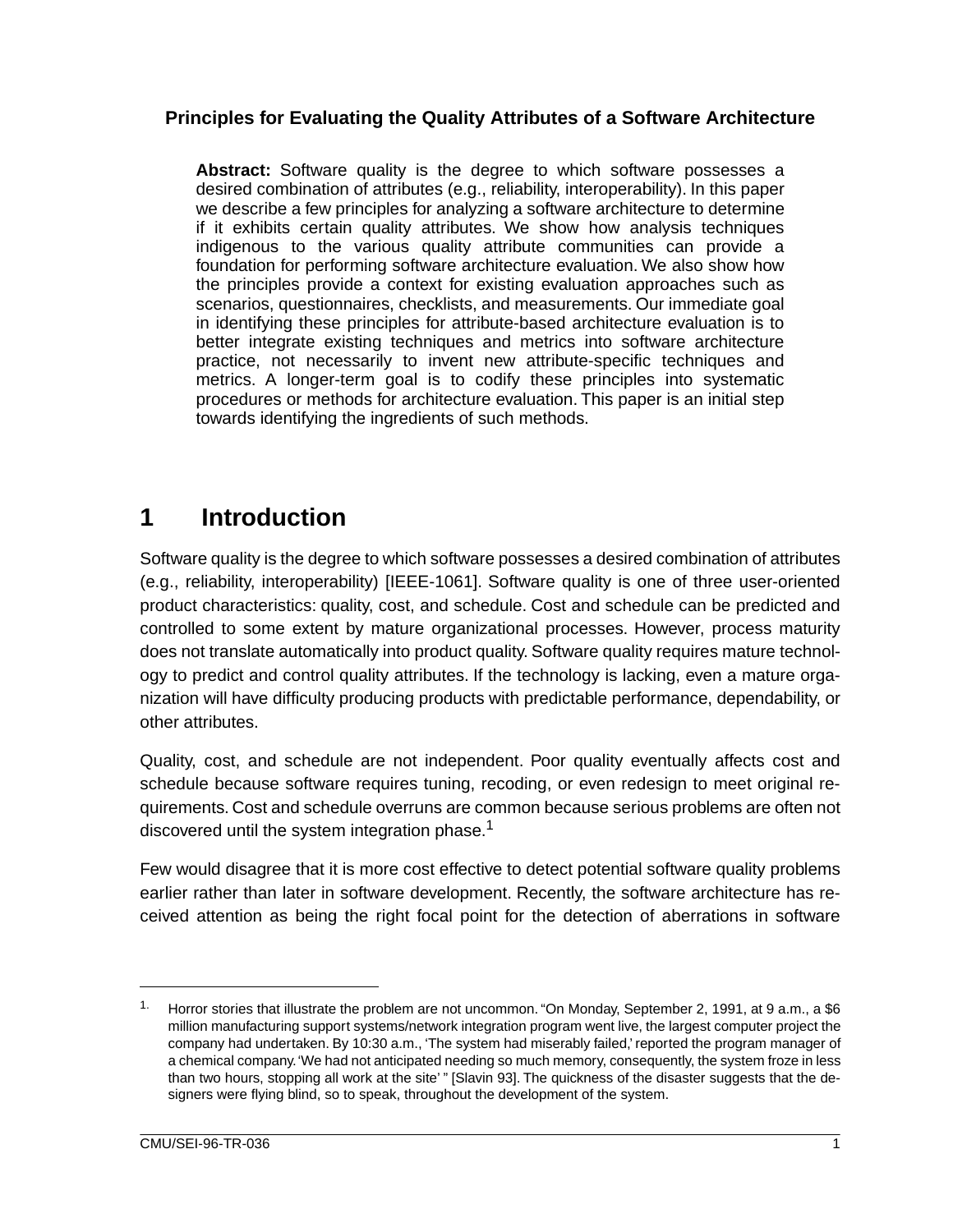quality; the creation of the software architecture is the right time start analyzing software quality and the software architecture is the right artifact to analyze [Abowd 96]. $^2$ 

In this paper we describe a few principles for analyzing a software architecture to determine if it exhibits certain quality attributes. We show how analysis techniques indigenous to the various quality attribute communities can provide a foundation for performing software architecture evaluation. We also show how the principles provide a context for existing evaluation approaches such as scenarios, questionnaires, checklists, and measurements [Abowd 96]. Our immediate goal in identifying these principles for attribute-based architecture evaluation is to better integrate existing techniques and metrics into software architecture practice, not necessarily to invent new attribute-specific techniques and metrics. A longer-term goal is to codify these principles into systematic procedures or methods for architecture evaluation. This paper is an initial step towards identifying the ingredients of such methods.

This paper presents a brief overview of a set of principles for performing quality attribute-based architecture evaluation, illustrates attribute specific analyses, suggests the notion of architecture trade-offs based on attribute profiles, and concludes with a summary of the implications of this work.

<sup>&</sup>lt;sup>2.</sup> There is no agreement on the definition of architecture. For example, in some communities, the artifact that we refer to as the "architecture" is referred to as the "design" and an architecture is a higher level abstraction from which many designs could be derived.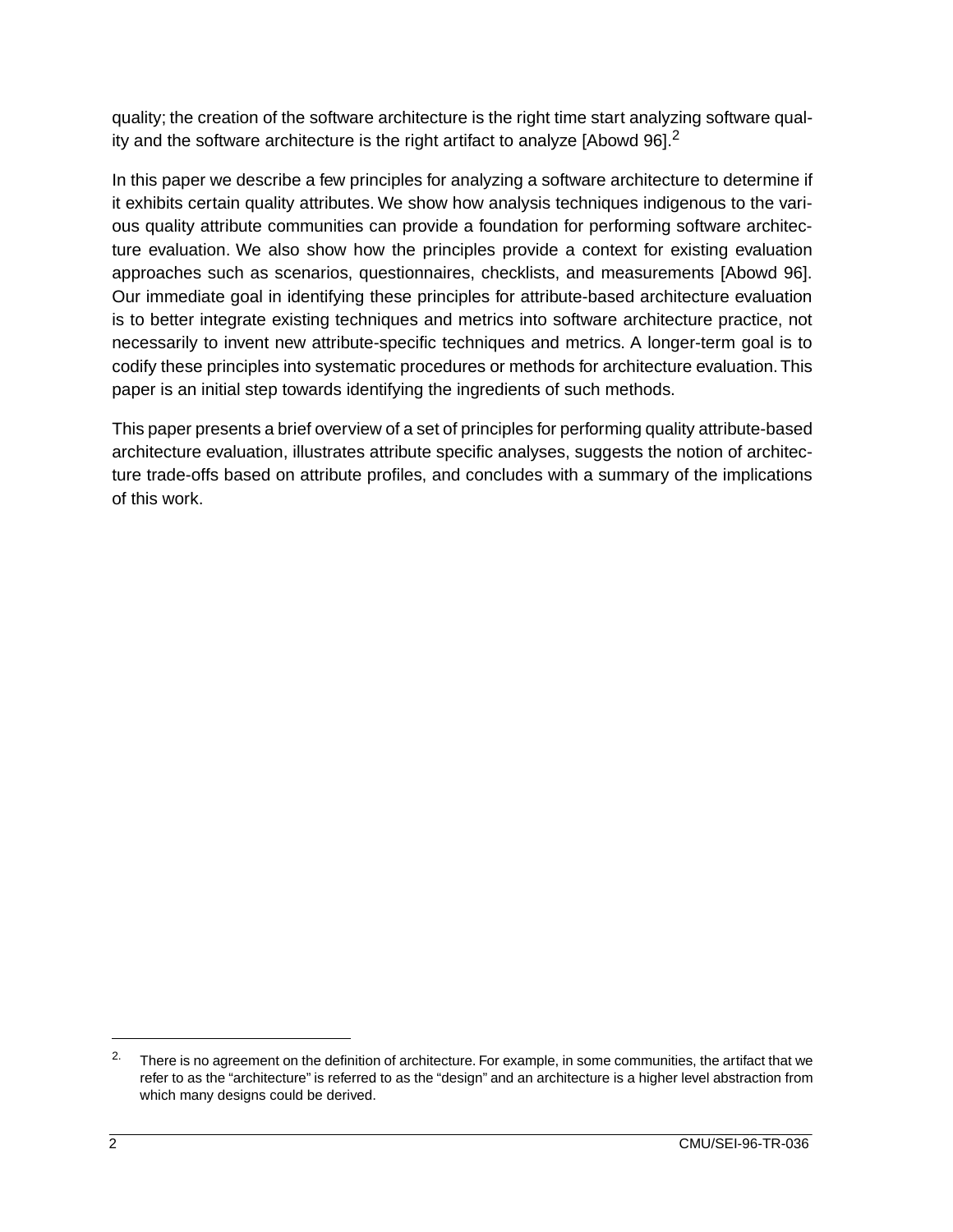## <span id="page-10-0"></span>**2 Overview of the Principles**

In this section we provide a brief description of the principles: the identification of the contract between the system and the environment, the identification of the software architecture, the identification of the hardware resources allocated to the software components, and the analysis of the information gathered by application of the previous principles. Figure 2-1 illustrates the relationships between the types of information needed for the analysis and the recursive nature of this analysis.



(b) Recursive analysis to compose attributes and verify contract



We will use the system depicted in [Figure 2-2](#page-11-0) to illustrate the principles underlying an attributebased architecture evaluation. In this system, three components process input data from the environment and pass their results to a fourth component. The last component in turn sends results back to the environment. For purposes of illustration, we will concentrate on three quality attributes: reliability (the probability that the system will continuously provide outputs over a specified amount of time), worst-case latency (the time elapsed between the arrival of an input to the system and its corresponding output to the environment), and throughput (the system output rate).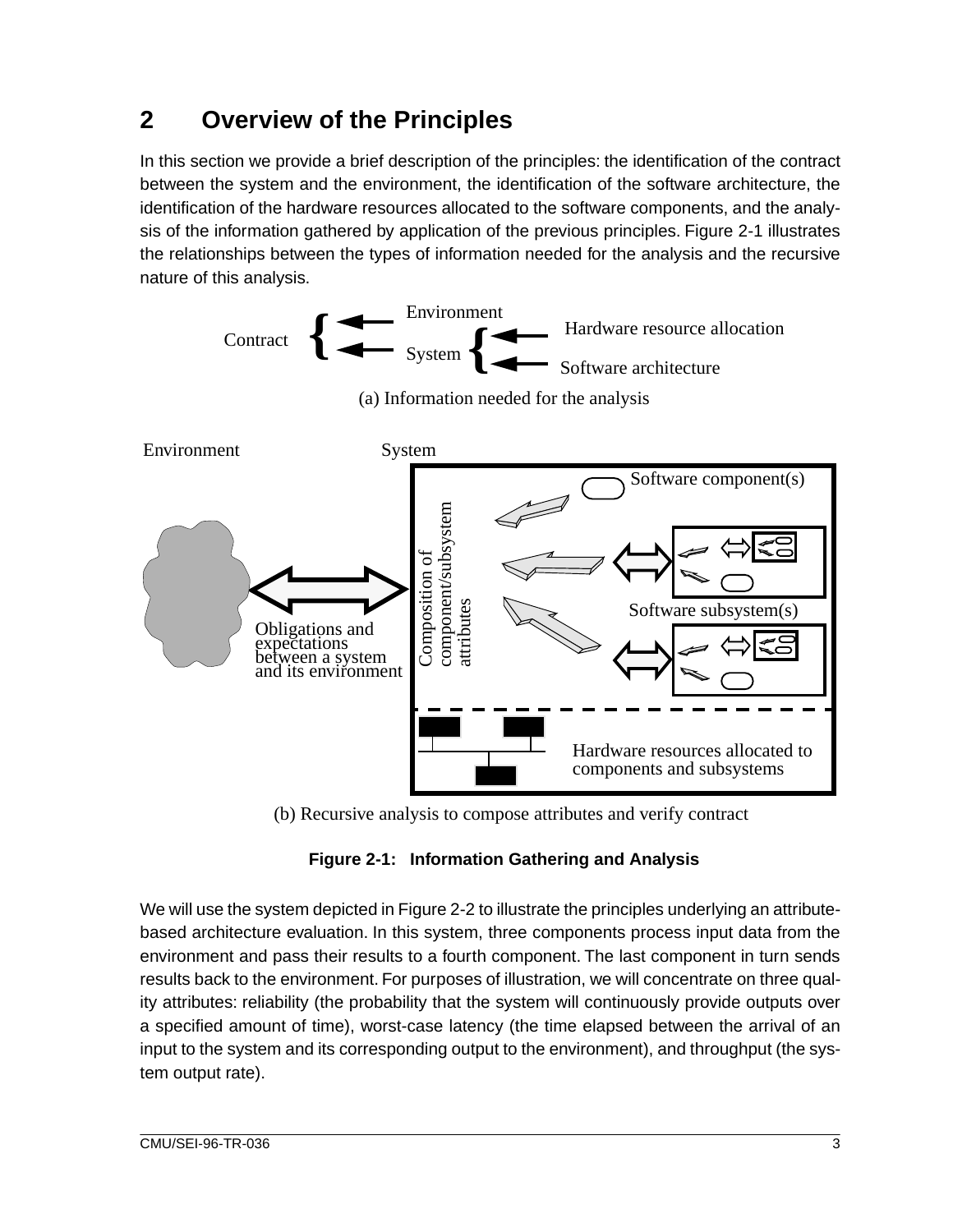<span id="page-11-0"></span>

**Figure 2-2: Components and Connections**

### **2.1 Information-Gathering Techniques**

Quality is relative to the intended use of the system. An evaluation of quality must take into consideration the environment surrounding the system in addition to the system itself. The system can be decomposed and any of its parts can be subject to the analysis. Everything outside of the current focus of interest constitutes its "environment." Therefore the environment is strictly relative to the system being evaluated at the moment and will change as the system changes.

The system typically consists of software and hardware components. For our purposes, we differentiate between these two types of components to focus on the architecture of the software components—i.e., the software architecture. We use the terms subsystem and component to refer to the building blocks of a system.<sup>3</sup> A subsystem is made up of smaller subsystems or components; a component cannot be decomposed.

The system and its environment are partners in a "contract" where the system and the environment both have expectations of each other and where both have obligations to meet these expectations. The expectations of each party must be consistent with the obligations of the other party. The principle of "design by contract" is described by Jézéquiel and Meyer [Jézéquiel 97] as

the principle that interfaces between modules of a software system — specially a mission-critical one — should be governed by precise specifications, similar to contracts between humans or companies. The contracts will cover mutual obligations (preconditions), benefits (postconditions), and consistency constraints (invariants).

Jézéquiel describes the Ariane 5 launcher crash that was caused by a software error—the lack of a precise specification of a reused module [Jézéquiel 97]. Although the focus of the article (and preceding articles in the same column) is on object technology and reuse, the concept of design by contract is applicable to a broader class of software engineering situations.

 $3.$  Subsystem/components are relatively neutral terms to describe the structure of a system. The term "process" might be loaded with implications about number of threads of control or processor allocation. A subsystem/component can have any number of threads and can use any number of processors.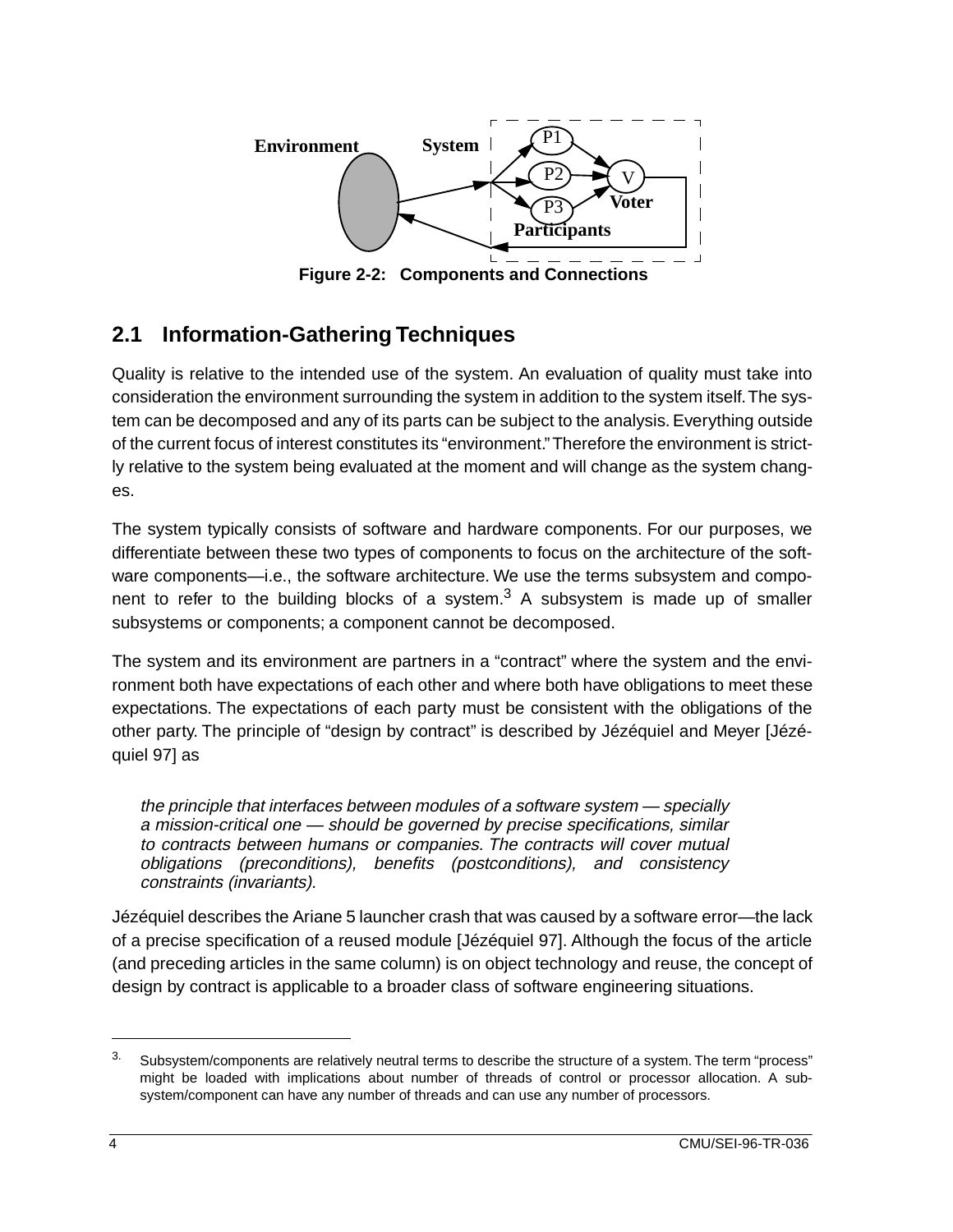<span id="page-12-0"></span>Scenarios, checklists, and questionnaires are qualitative techniques applicable to the identification of the contract, the hardware resource allocation, and the software architecture. When conducting an evaluation, one or more of these techniques might be applied, depending on the environment and the system. The appendix illustrates the use of these techniques for identification of fault propagation paths and resource utilization. A comparison of techniques across a number of dimensions is summarized in Figure 2-3.

| <b>Review Method</b>                    | <b>Generality</b>              | <b>Level of Detail</b> | <b>Phase</b> | What is Evaluated   |
|-----------------------------------------|--------------------------------|------------------------|--------------|---------------------|
| Questionnaire                           | general                        | coarse                 | early        | artifact<br>process |
| Checklist                               | domain-specific                | varies                 | middle       | artifact<br>process |
| Scenarios                               | system-specific                | medium                 | middle       | artifact            |
| <b>Metrics</b>                          | general or domain-<br>specific | fine                   | middle       | artifact            |
| Prototype,<br>Simulation,<br>Experiment | domain-specific                | varies                 | early        | artifact            |

#### **Figure 2-3: Properties of the Evaluation Approachesa**

a. This table is taken from Abowd et al., Recommended Best Industrial Practice for Software Architecture Evaluation [Abowd 96].

Traditional categories of engineering design knowledge can be useful in identifying the information needed for the analysis. Vincenti defines several categories of knowledge, of which the following two are specially relevant: fundamental design concepts, and criteria and specifications [Vincenti 90].<sup>4</sup>

• The fundamental design concepts are the operational principle and normal configuration. The operational principle defines how the device works: it defines the device and provides criteria for (technical) success. The normal configuration is the shapes or arrangements that are commonly agreed to best embody the operational principle. "Every device possesses an operational principle, and, once it becomes an object of normal every day design, a normal configuration. Engineers doing normal design bring these concepts to their task usually without thinking about them" [Vincenti 90, page 210].

<sup>&</sup>lt;sup>4.</sup> The rest of Vincenti's categories (theoretical tools, quantitative data, practical considerations, and design instrumentalities) are more relevant to what we cover under analysis.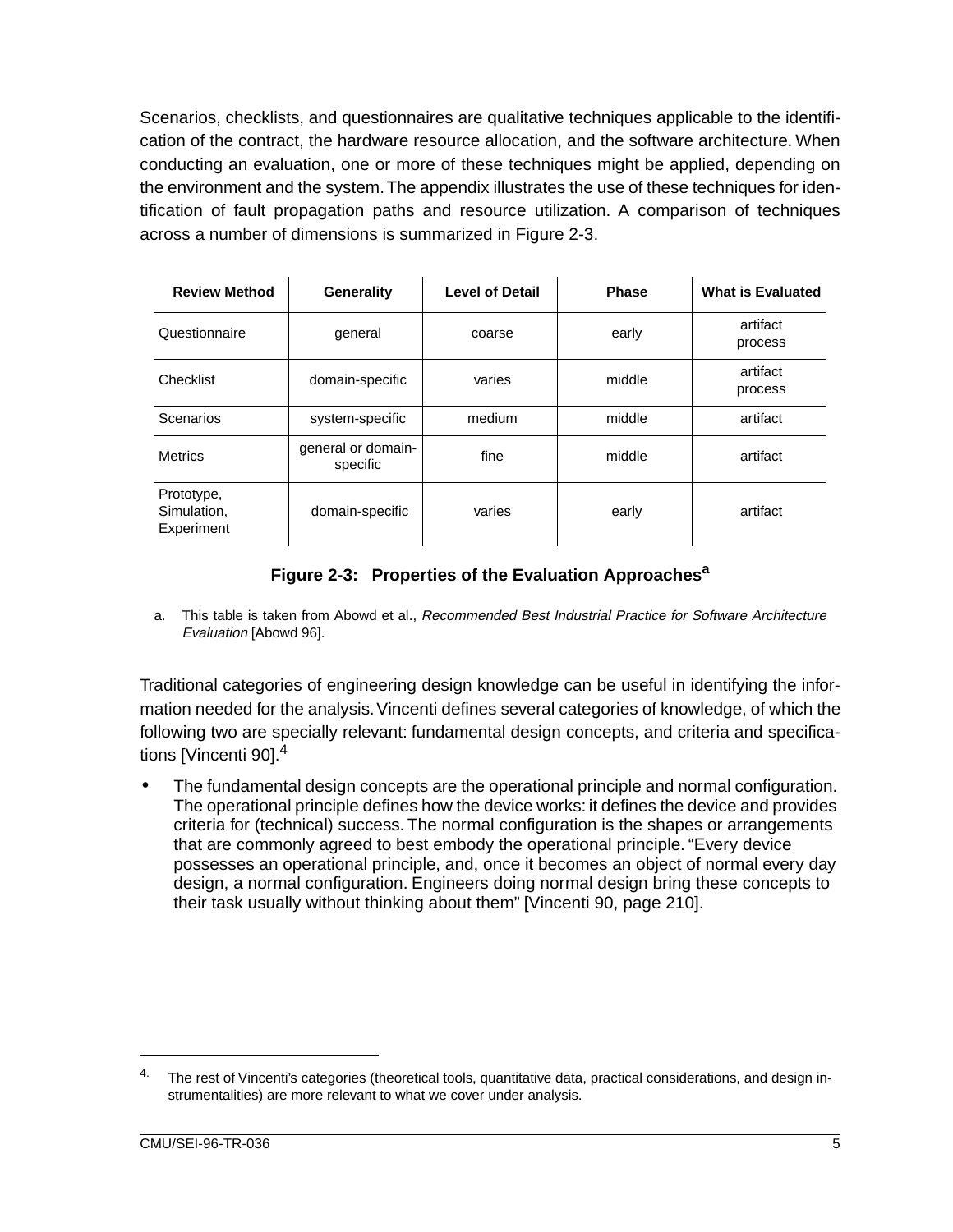<span id="page-13-0"></span>• The criteria and specifications are specific, quantitative goals of the design, couched in concrete technical terms, appropriate to the device and its use. During the learning phase of a technology the criteria might be unknown or only partially understood; sometimes they are obvious, sometimes they must be devised consciously, sometimes they are obscure and require great effort and time. "Translation of the utilitarian, usually qualitative, goals of a device into concrete technical terms — and the knowledge required to do it are critical for engineering design" [Vincenti 90, page 212].

Similar concepts are emerging in the software engineering literature. Shlaer describes a "recursive design method" that requires greater precision in the specification of all system components and relies on automation to produce and assemble these components into the final system [Shlaer 97]. The article characterizes the construction of an architecture as an expert process that, although not understood in detail, could be partitioned into a set of key activities. Although the focus of the article is on object-oriented analysis and synthesis, the first three activities are applicable to a broader class of software engineering situations.

- Characterize the system "This step elicits those characteristics of the system that should shape the architectural design. [A questionnaire] helps to focus the activity and ensure that all issues are addressed. This questionnaire emphasizes fundamental design considerations regarding size, memory usage, data access time, throughput, identification of critical threads, response time, and the like" [Shlaer, page 63].
- Define conceptual entities "This step defines and describes precisely the conceptual entities of the architecture and the relationships that must hold among them." "Which objects appear on an OIM [Object Information Model] depend on the concepts inherent in the architecture under construction" [Shlaer, page 66].
- Define theory of operation "This step describes precisely how the system works as a whole. We have found that an informal but comprehensive theory-of-operation document or technical note works well to develop the appropriate concepts. This document should describe the threads of control that run through the architecture domain, covering all modes in which the system operates, such as normal system operation; cold-start and initialization procedures; warm-start, restart, and failover operation, as required for the delivered system; and shutdown" [Shlaer, page 67].

## **2.2 Attribute-Specific Analysis Techniques**

Depending on the quality attributes of interest, the evaluators can use different qualitative and quantitative techniques to conduct the analysis. These techniques have evolved in separate communities, each with its own vernacular and point of view [Barbacci 95]. Some of the terms and definitions used by these communities can be found in [Appendix B](#page-40-0) on [page 33](#page-40-0).

Reliability and risk analysis are multi-disciplinary subjects and a number of practical methods are used in routine engineering activities [Modarres 93]. Some of these techniques are applicable to software development. In dependability, qualitative fault forecasting is aimed at identifying, classifying, and ordering the failure modes, or at identifying the event combinations leading to undesirable events. Quantitative fault forecasting (mainly modeling and testing) is aimed at deriving probabilistic estimates of the dependability of the system. For example, re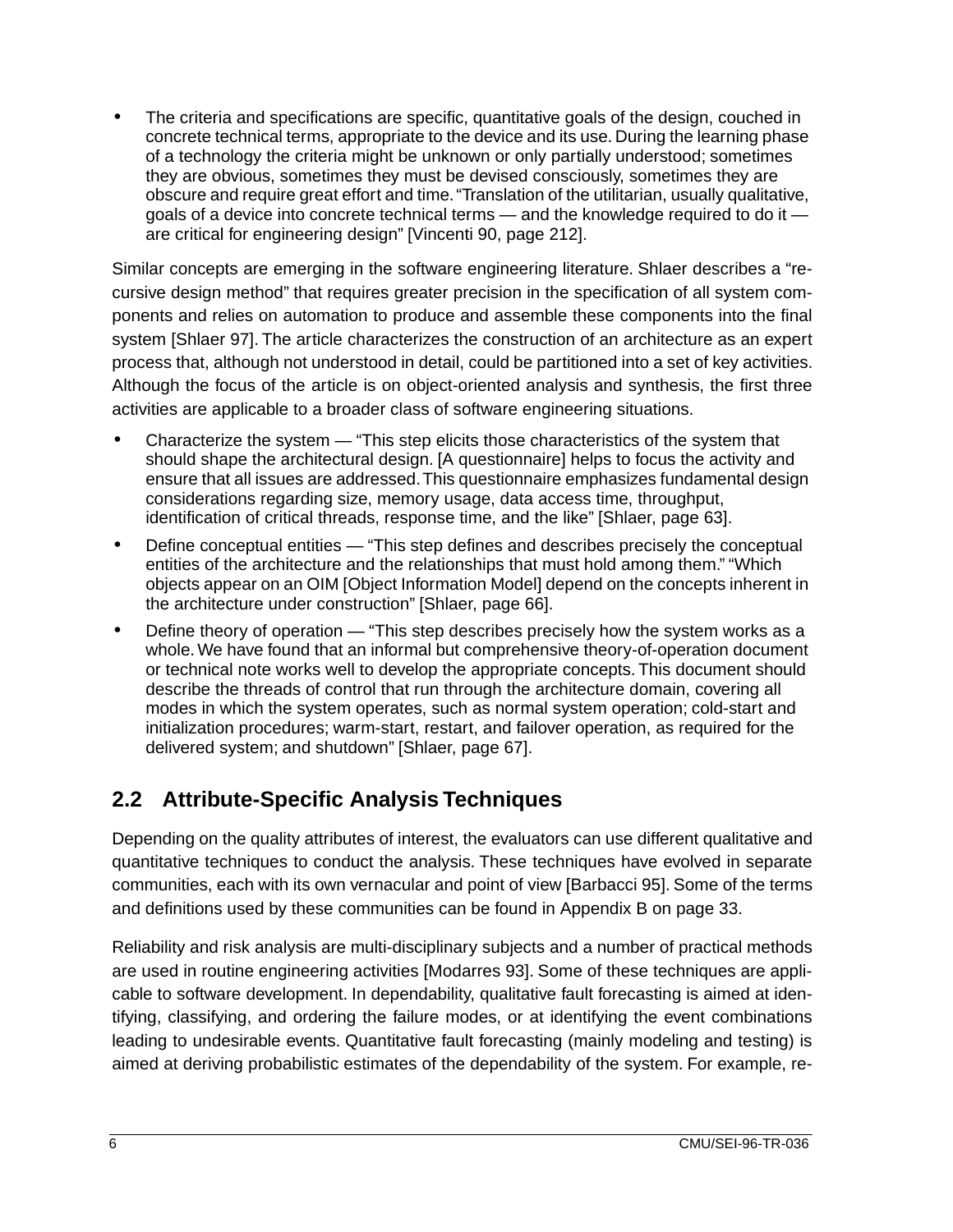liability growth models [Laprie 90] are aimed at performing reliability predictions from data relative to past system failures.

In safety, the focus is not the system failure but its consequences on the environment—i.e., the hazard. Hazard identification attempts to develop a list of possible system hazards before the system is built. Following the identification of a hazard, a hazard analysis process is used to develop a risk mitigation plan. Hazard identification techniques include brainstorming, consensus techniques (e.g., delphi and joint application design), and hazard and operability analysis (HAZOP). Hazard analysis techniques include fault tree analysis (FTA), event tree analysis (ETA), failure modes and effects analysis (FMEA), and failure modes effects and criticality analysis (FMECA). All of these techniques are standard practices in other engineering disciplines and are being adopted and customized for software development (e.g., HAZOP [Chudleigh 95, MOD 95]).

In security, analysis techniques include formal methods (verify that the design of the system meets the requirements and specification of the security policy), penetration analysis (standard attack scenarios to determine if the system is resilient to these attacks), and covert-channel analysis (to determine the bandwidth of any secondary data channel that is identified in the system).

In performance, analysis methods have grown out of two separate schools of thought: queueing theory and scheduling theory. Queuing analysis is mostly concerned with average case aggregate behaviors. When worst-case behavior is of interest, scheduling analysis might be more appropriate. Formal methods include various forms of timed logic systems [Jahanian 86] or timed process algebras, for example.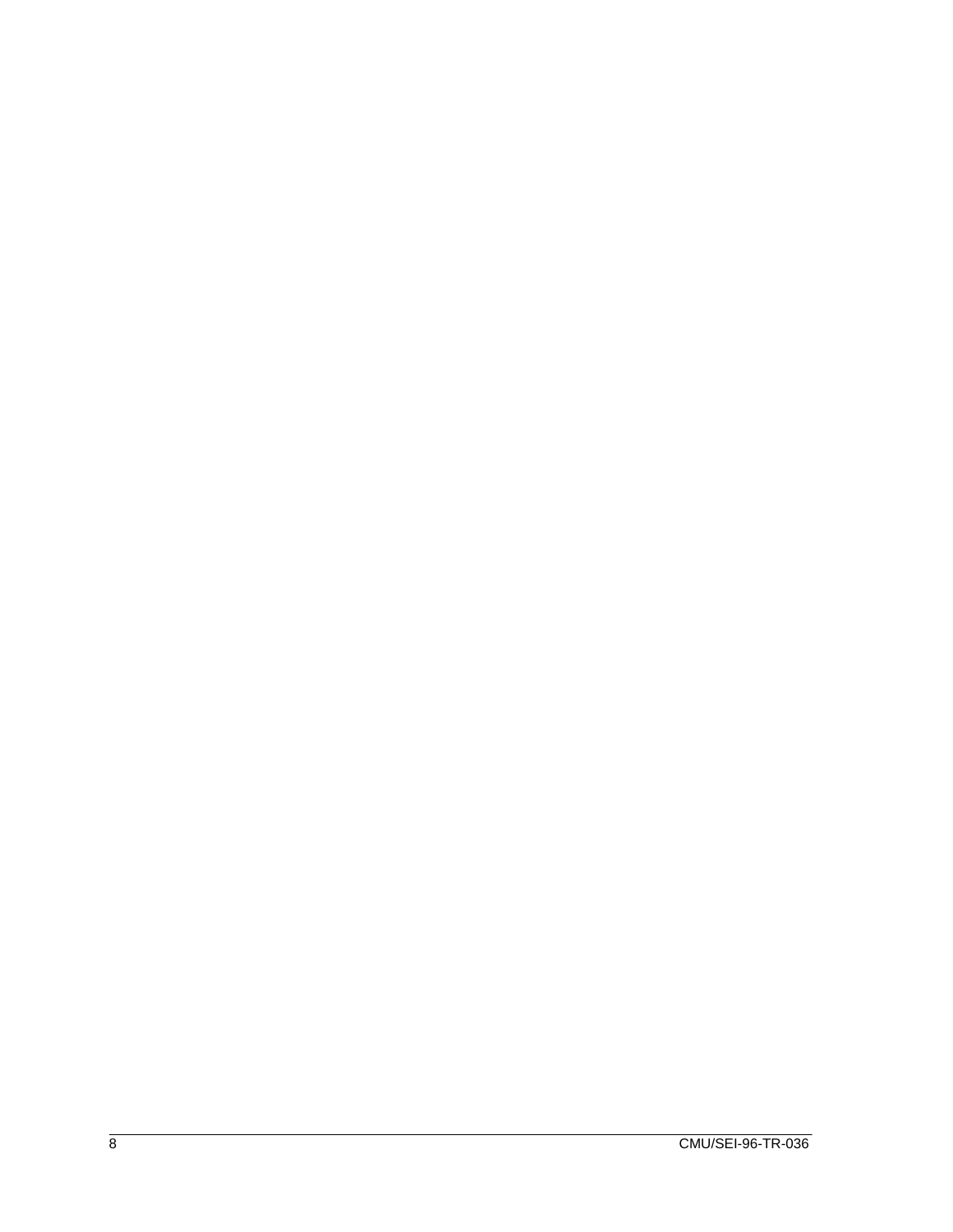## <span id="page-16-0"></span>**3 The Identification of the Contract**

This principle requires that the evaluators identify the expectations and obligations of the system. This type of analysis is not inconsistent with the notion of a discovery evaluation in which the incipient architecture specifications are checked against requirements (reviewed in [Abowd 96]).

There are different types of attributes. Some are measured by system activities (e.g., latency, availability), some are measured by inspection activities (e.g., coupling, cohesion), and some are measured by user activities (e.g., time to complete a task). In addition, depending on the attributes of interest, the environment might be an operational environment (e.g., networks, users), a development environment (e.g., life-cycle organizations), or a policy environment (e.g., laws, institutional regulations). These cover a lot of ground. For the evaluation to be meaningful, expectations and obligations must be observable and measurable.

System obligations and expectations are written in the form of scenarios. These scenarios are short descriptions of a requirement, an operational situation, a modification to the system, etc. The following are illustrative examples of scenarios identified from a contract:

- The environment depends on data from the system and expects no more than 1 hour of system down time in a year (minimum availability requirement).
- The system failure rate is less than one failure/month (minimum reliability requirement).
- The environment expects the response time or latency of the system to be less than 100 milliseconds (worst-case latency requirement).
- The system must process up to 20 input events per minute (throughput requirement).
- The system can resist overflooding by excessive rate of input events (security against a type of attack).
- The environment expects the system to allow processor and network upgrades (modifiability of resources).
- The environment provides inputs with exponentially-distributed arrival times with arrival rate λ.

The scenarios define what needs to be confirmed by the analysis.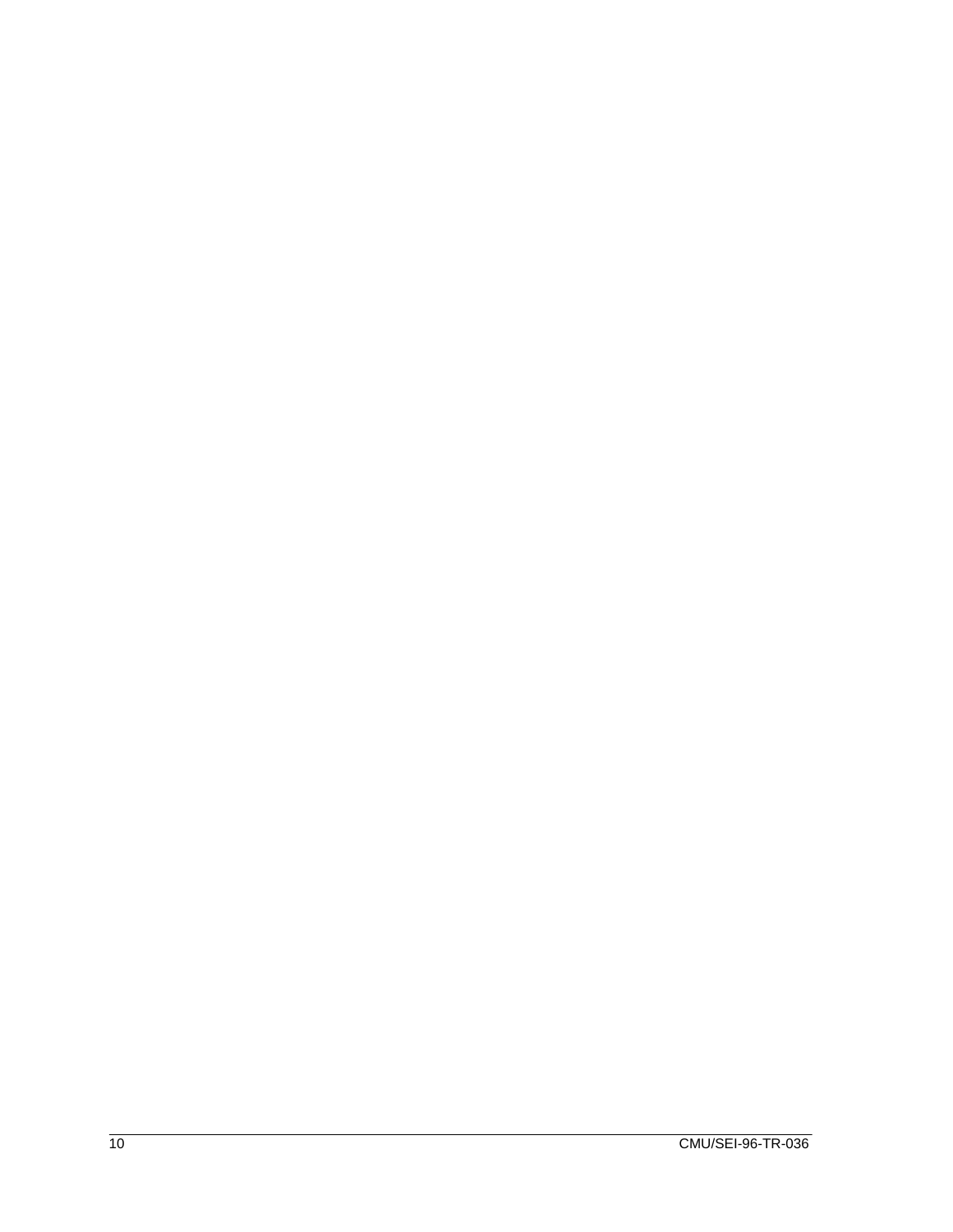## <span id="page-18-0"></span>**4 The Identification of the Software Architecture**

A software architecture is characterized by a particular combination of software components and connections. This principle requires that the evaluators identify the components and connections within the system.

There are different kinds of connections between components: structure, the component connections showing the flow of data, and behavior, the underlying semantics of the system and the components, including the flow of control. Knowledge of the operational principle and normal configuration [Vincenti 90] are essential to the identification of the architecture.

### **4.1 Structure**

In this example, three components (the "participants") process inputs from the environment. Their outputs feed a fourth component (the "voter") whose output, in turn, goes back to the environment. This portion of the architecture can be identified through questionnaires that elicit components and data flow connections to whatever level of detail is appropriate or desired.

## **4.2 Behavior**

To increase the reliability of the system, the three participants perform redundant (but not necessarily identical) computations and the fourth component, the voter, chooses the "correct" result from the three components as the output from the system.<sup>5</sup> Once the voter detects a faulty participant, it ignores that participant from then on and continues operating with the remainder. If the voter can not make a decision, the voter fail-stops. Once the function (or functions) of each component is defined, this portion of the architecture identification can be carried out through function-specific questionnaires eliciting additional details ("What kind of voting?" "What kind of synchronization protocol?" "What kind of errors are detected?", etc.).

For example, consider the following two basic behaviors for the voter and their variants:

- 1. majority voting The voter selects two out of three inputs or else selects two out of two inputs (the non-failed participants must agree) or else shuts down (the system fails). Although the three components take the same inputs and are expected to compute the same values, they do not have to use the same algorithm. Variations include
	- synchronous voting The voter takes a periodic snapshot with period  $T_v$  and makes the decision with whatever inputs it has. When the voter takes a snapshot, it expects to see at least two identical inputs. A faulty participant could send data at the wrong time or with the wrong value. These two types of fault are indistinguishable to the voter.

<sup>&</sup>lt;sup>5.</sup> This piece of information about the "semantics" of the system is not derivable from the structure diagram, yet it affects the evaluation of the architecture. Another drastically different interpretation could be that three separate components process three separate data streams, all of which are required to update a common data store that requires mutually exclusive access.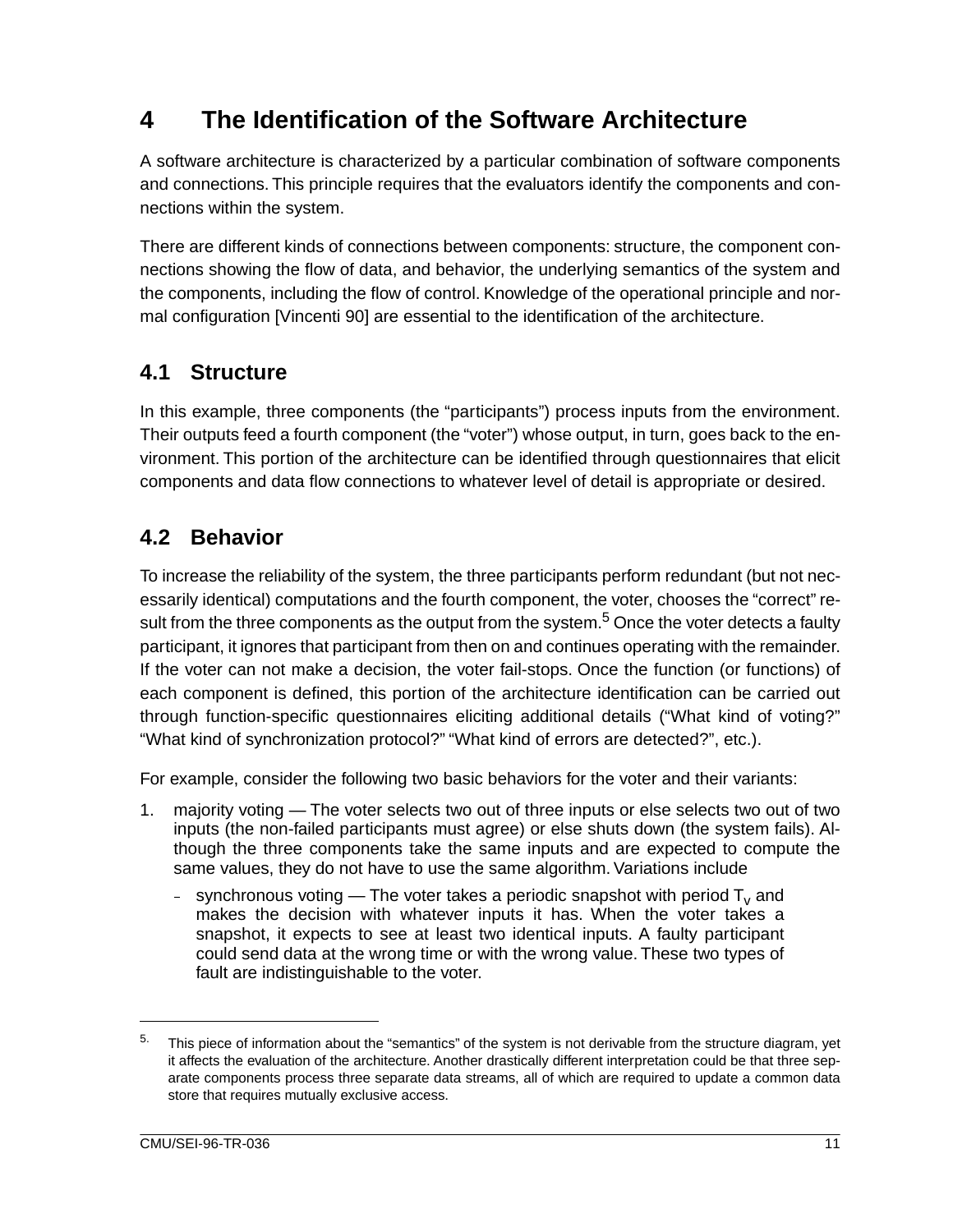– asynchronous voting — The voter waits for the inputs but has a timer interval to detect missing inputs.

- 2. preference voting The voter selects P1 if P1 is working; or it selects P2 if P2 is working; or it selects P3 if P3 is working; or it shuts down (the system fails). Each input might have a different definition of "working" (e.g., error detection condition). Variations include
	- value error detection The voter has a reasonableness test or the input data comes with an error flag.
	- time error detection The voter has an interval timer to time-out.

In addition to the choices of component and voter behavior, availability of the system is affected by repair and reinsertion into service of failed components.

- repairs Components are repaired as soon as the voter declares them failed. A repair action takes some time to repair.
- no repairs Components are not repaired.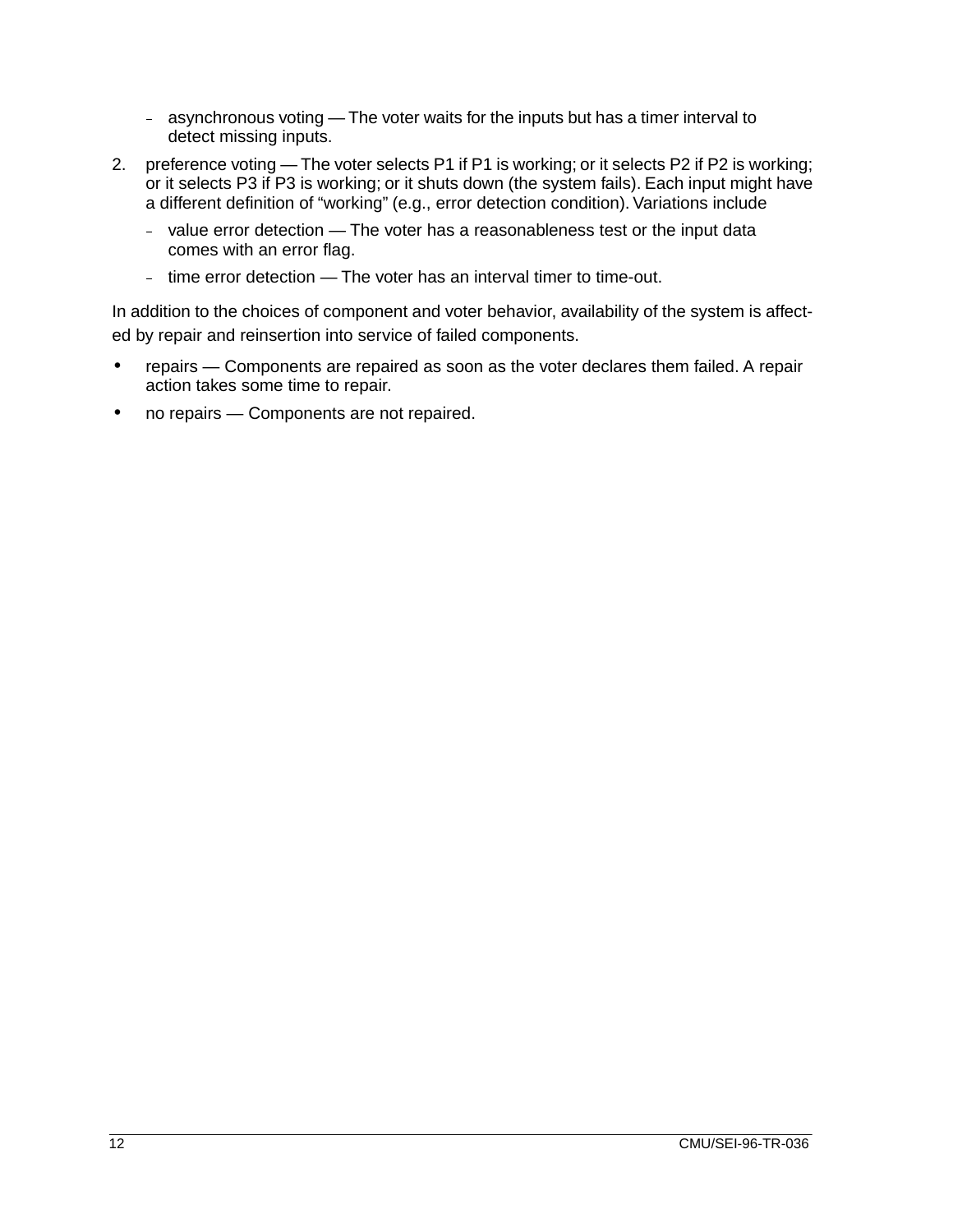## <span id="page-20-0"></span>**5 The Identification of the Hardware Resource Allocation**

This principle requires that the evaluators collect information about the underlying computation, storage, and communication resources. These are necessary to the analysis because they are consumed by or shared between software components. To the extent that hardware resources are finite or fallible they will have an impact on the overall quality of the system.

The system under consideration is implemented with standard processors and local area networks. To simplify things, assume that we are not using shared memory multiprocessors—that is, memories belong to a processor. Variations include

- independent Each software component executes on a separate processor.
- shared All software components execute in the same processor as schedulable units of concurrency (i.e., process). $6$  Variations include the following:
	- Priority of voter is higher than that of the participants.
	- Priority of voter is lower than that of the participant's. However, when the voter's priority is lower than the priority of the participants, its behavior is sensitive to the behavior of the participants, and thus can be influenced by aberrant participant behavior. This is inconsistent with the voter's purpose to mask such behavior. A mixed processor allocation might be more appropriate for this situation.
- mixed The three participants share one processor; the voter uses a separate processor. The three participants are schedulable units of concurrency within their shared processor.

Although the number of resource allocation schemes is potentially unbounded, in reality, resources are likely to be chosen from a small collection of commercial, off-the-shelf options. The identification of the hardware resources and their allocation to software components can be carried out through questionnaires and checklists that ask what resources (processors, memory and storage devices, buses, networks) are used by each software component. It is particularly important to identify shared resources, which might not be apparent from the descriptions of the structure and behavior.

<sup>&</sup>lt;sup>6.</sup> We're not making any distinctions between processes, tasks, or threads.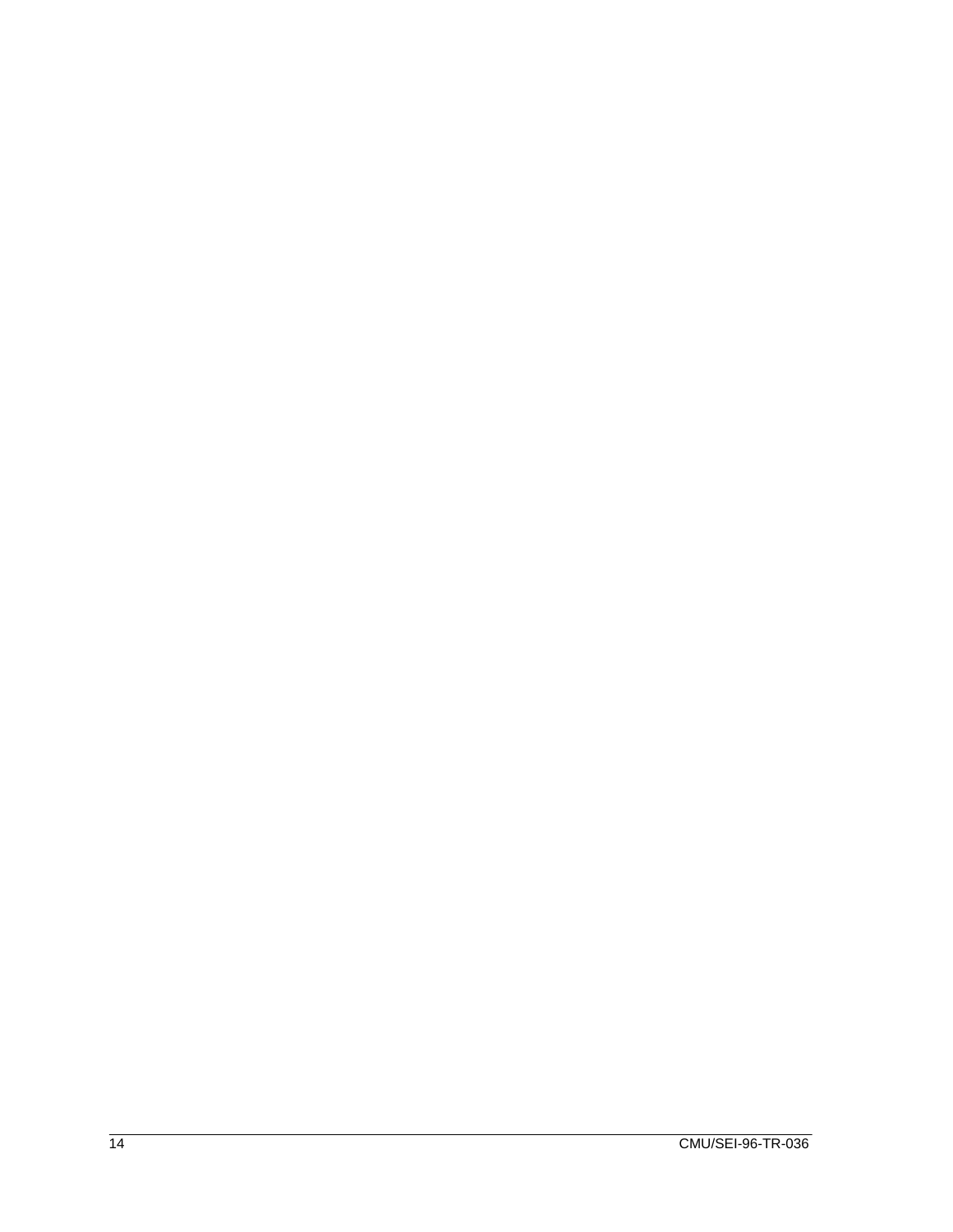# <span id="page-22-0"></span>**6 The Analysis**

This principle requires that the evaluators use the information gathered so far to determine if the system will be able to fulfill its obligations. The goal of this analysis is to ensure that components (hardware and software) cooperate in a manner that ensures that the system's obligations are fulfilled. Analysis is performed from the point of view of the system. Part of the analysis takes place during the contract identification, to ensure that the system expectations and system obligations are stated in a manner that is unambiguous and consistent. Of course, this assumes that the system will meet its obligations; this more detailed analysis is necessary to verify that the system can fulfill each of its obligations.

Realizing that an architectural design is still a relatively high-level design, accurate prediction might not be possible. However, the evaluation process will be useful in gaining insights into the system and should continue to be used throughout the development. In the absence of quantitative data, quantitative assumptions (or budgets) can be established and modified as development progresses.

## **6.1 Example Analysis**

For brevity, we will only consider the case of a synchronous majority voter on a shared processor in which the voter has higher priority than the participants and in which failed participants are not repaired. During the identification of the contract, we would obtain a set of scenarios that identify the attributes of interest, such as the following:

- The system failure rate is less than one failure/month (minimum reliability requirement).
- The system must process up to 20 input events per minute (throughput requirement).
- The environment expects the response time or latency of the system to be less than 100 milliseconds (worst-case latency requirement).

The goal of the analysis is to evaluate the quality attributes of the system reliability  $(R_s)$ , latency  $(L_s)$ , and throughput  $(T_s)$  by composing the attributes of the components and to compare these values with the obligations/expectations of the system.

### **6.1.1 Reliability Analysis**

Different reliability modeling techniques can be used depending on the operating assumptions. In environments where repairs are not feasible (the system fails when all redundancy is exhausted) we can use combinatorial modeling techniques like reliability block diagrams and fault trees to compute the reliability of the system, Rs. In environments where repairs are feasible or where order of events (internal component or subsystem failures) matter, we must use Markov models instead.

Reliability block diagrams work for simple cases, where components are either in series (all must work) or parallel (at least one must work). In this example there are many possible reli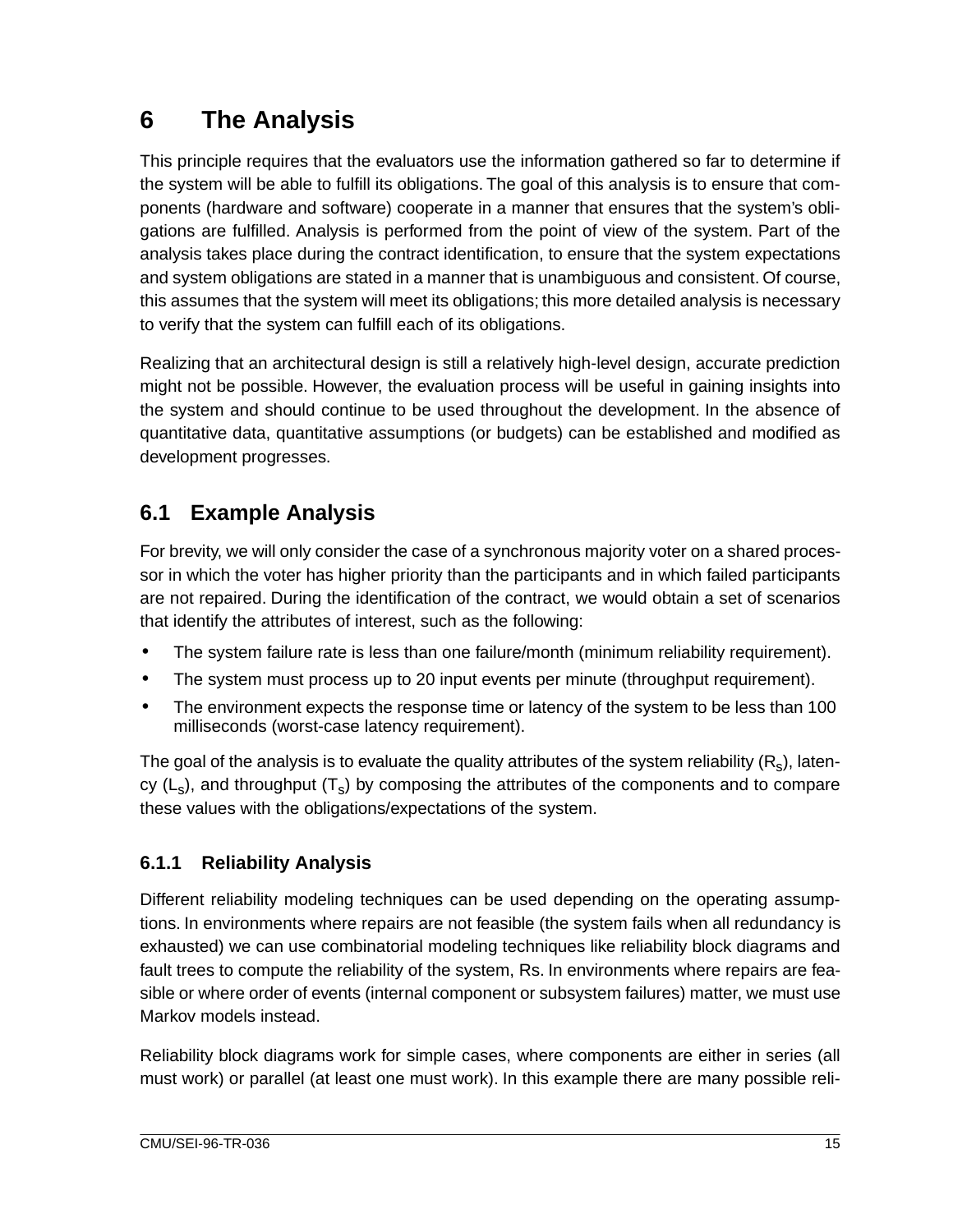<span id="page-23-0"></span>ability block diagrams, depending on the hardware resource allocation and the software architecture (structure and behavior of the software components).

An initial reliability block diagram could be deduced from the structure given that the reliability of each component (Rp1, Rp2, Rp3,  $R_V$ ) has been specified. If components share resources, their reliabilities are not independent (they have common-mode failures) and the shared resources must be represented in the block diagram. Finally, depending on the nature of the "voting," the system reliability can vary. For example, a majority voter requires agreement between at least two components to determine the correct output; an averaging voter computes the average of the three inputs (perhaps subject to some "reasonability" test); a priority voter might assign weights to different components (for example, the component executing the simpler or better known algorithm might have a higher weight).

The reliability of the system is computed from the reliability of the components and their interactions. Since there are no repairs, once the voter detects a faulty component, it ignores that component from then on and, of course, expects the other two to agree from then on. If there is a disagreement, the voter fail-stops. For simplicity, assume the three participants are identical, with the same reliability and all three participants execute on the same processor. The reliability block diagram for this system is show in Figure 6-1.



**Figure 6-1: Reliability Block Diagram**

If we assume that the time to failure is a random event, with exponential distribution, the reliability of a component is given by

$$
R_{Participant}(t) = e^{-\lambda t}
$$
 where  $\lambda$  is the failure rate of the component.

The reliability of a triple-modular-redundant (TMR) system is [Trivedi 82]

$$
R_{TMR}(t) = 3R_{Participant}^{2}(t) - 2R_{Participant}^{3}(t)
$$

However, this does not take into account the reliability of the voter or the processor (both the shared processor and the voter must be operating for the system to operate). Thus, to be precise, the reliability of the system is:

$$
R_{System}(t) = R_{Processor}(t) \times R_{Voter}(t) \times R_{TMR}(t)
$$

Notice that just having replicated components and a voter does not guarantee increased system reliability. The function  $R_{TMR}$  is not always greater than  $R_{Participant}$ . For small values of t,  $R_{TMR}$  is larger than  $R_{Participant}$ , and for large values of t it is the other way around. Jalote identifies this threshold at  $t_{\rm 0} = 0.7$   $/\lambda$  [Jalote 94, page 36].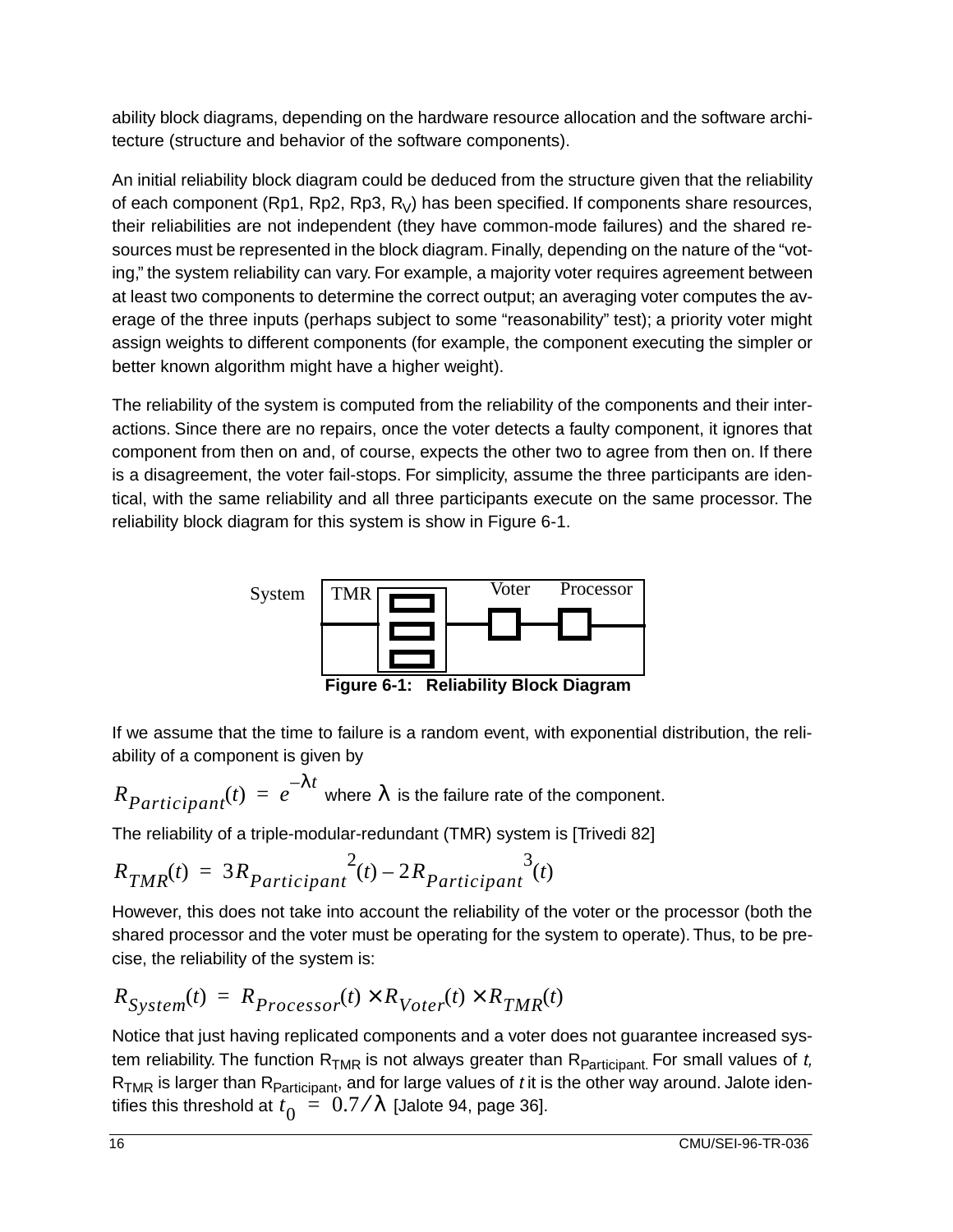### <span id="page-24-0"></span>**6.1.2 Throughput Analysis**

The throughput of a system can be calculated using schedulability theory and queueing models. If the voting execution time  $(C_v) \leq$  the voting interval  $(T_v)$  then the throughput in the synchronous case is 1 vote per interval  $T_v$  and therefore 1 output per interval  $T_v$  since the voter votes at its own rate independent of the rate at which the input arrives and independent of the execution time of the participants.

Often average latency is a concern that accompanies throughput. For the case of periodic input, the average latency is simply the sum of the average execution times of the voter and the participants. For the case of stochastic input arrivals, assuming Poisson arrivals, the average case latency is a function of the input arrival rate and the average execution time. Standard M/G/1 queuing models can be used to calculate this.

Another potentially important issue is the relationship between input and output. For the synchronous case, if there is to be a one to one correspondence between output and input, the period of the voter must be equal to the input arrival period and  $C_m \leq T_m$ .

#### **6.1.3 Worst-Case Latency Analysis**

The latency of a system can be calculated using schedulability theory and queueing models. Worst-case latency is measured from the time an input arrives to the time the output is sent. If the voter's period is greater than the average interarrival time of the input and it votes on every input, this situation will lead to progressively longer and longer latencies. Therefore, assume that the voter's period is less than the average interarrival time of the input.

In the worst case, the voter preempts the execution of the participants before they have completely processed their inputs and another period of the voter will have to elapse before voting processing commences. The worst-case latency in this case is  $C_p + T_v + C_v$  where  $C_p$  is the combined execution time of all participants and  $C_v$  is the execution time of the voter.

If the voter is a period out of phase with the arrival of input, the worst-case latency is  $T_p+C_v$ .

Therefore, the worst-case latency is max $(C_p+T_v, T_p)+C_v$ .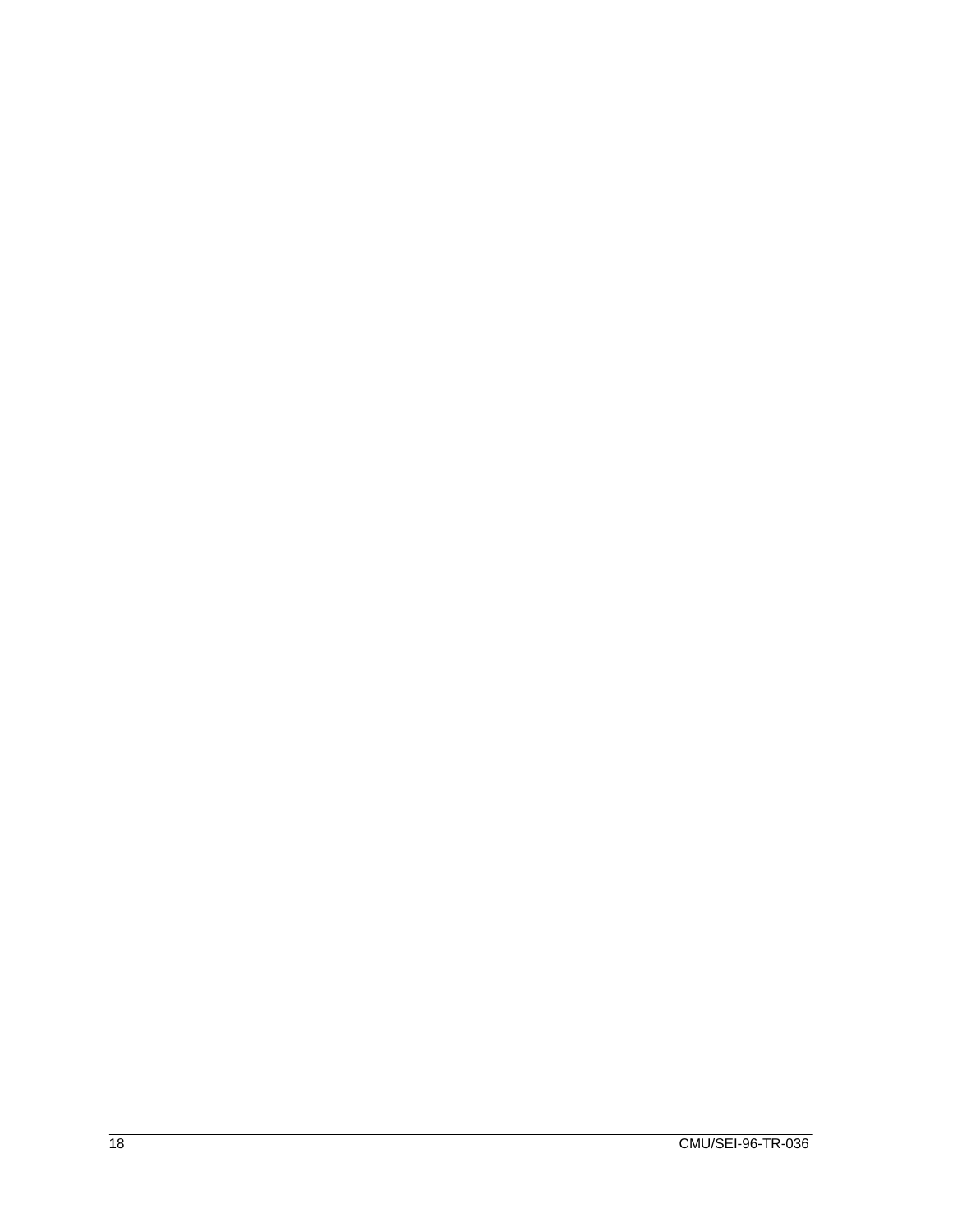## <span id="page-26-0"></span>**7 System Profiles and Software Architecture Trade-offs**

As illustrated in previous sections, a system can be subject to various types of attribute-specific analysis. That is, for each quality attribute of interest we can apply a specific process to analyze the system from that attribute's point of view. For a given contract, applying the analysis process to two different systems (i.e., systems that differ in software architecture or resource allocation) is likely to yield different results along some attribute specific metric, as suggested in Figure 7-1.



These analysis processes are not necessarily formal or quantitative; the process depends on the attribute. Moreover, we do not expect that the various attribute-specific analyses will yield results in some uniform or common units of quality. This is not a new problem, as Boehm observed:

Finally, we concluded that calculating and understanding the value of a single overall metric for software quality may be more trouble than it is worth. The major problem is that many of the individual characteristics of quality are in conflict; added efficiency is often purchased at the price of portability, accuracy, understandability, and maintainability; added accuracy often conflicts with portability via dependence on word size; conciseness an conflict with legibility. Users generally find it difficult to quantify their preferences in such conflict situations [Boehm 78, p. ix].

### **7.1 Conflicts Between Attributes**

Building on Boehm's observations, we do not expect that the effect of a change in the resource allocation or the software architecture can be so finely controlled that only selected attributes change values while other attributes remain constant. As suggested in [Figure 7-2](#page-27-0), the effect of a change is likely to affect multiple attributes.<sup>7</sup>

 $7.$  To stress the diverse and not necessarily quantitative nature of the attributes, the icons in the figure suggest attributes like weather (stormy, rainy, sunny), reading light (candle, bulb, moon), and expenses (increasing, decreasing, and oscillating). These are measured in different units and with different techniques.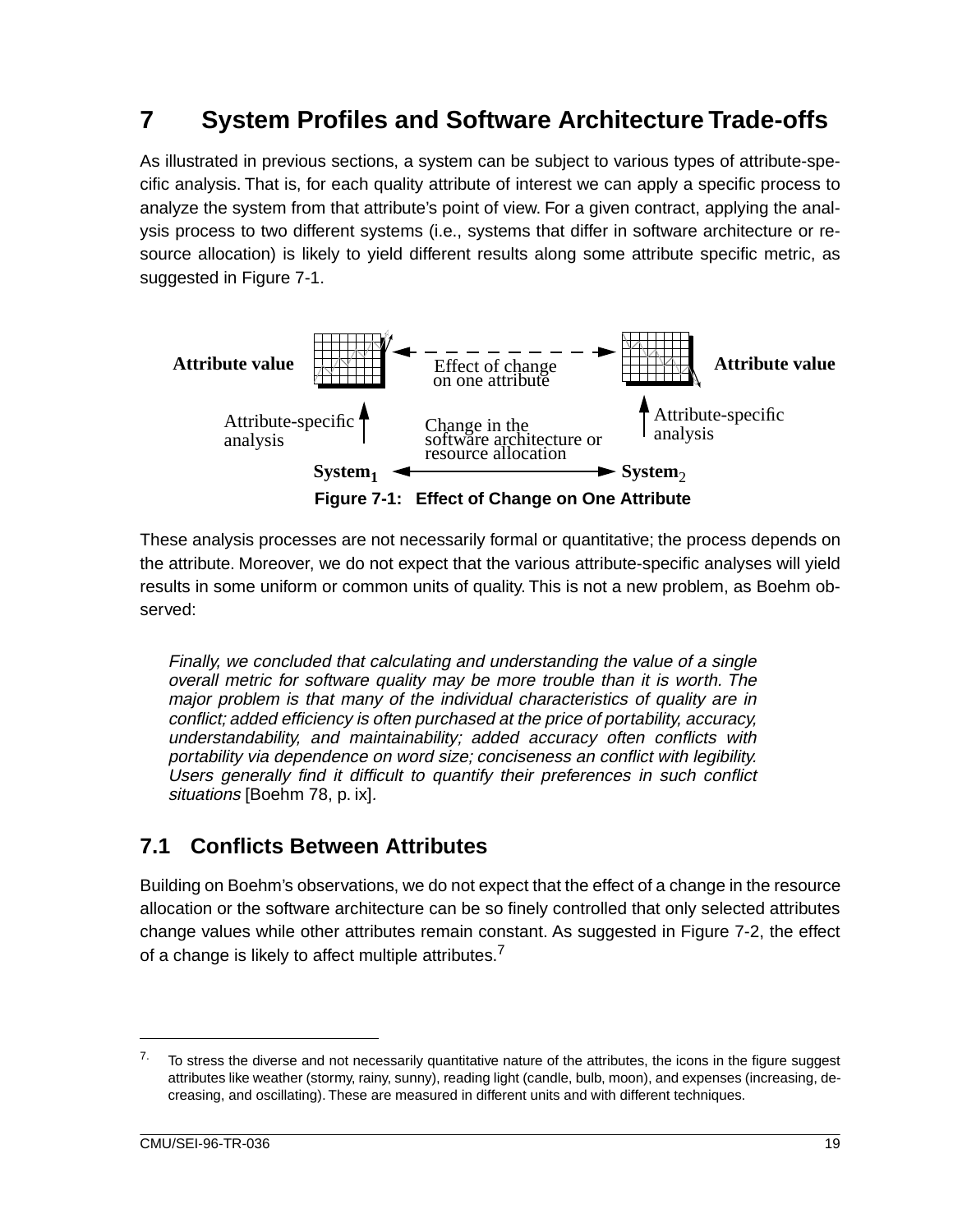<span id="page-27-0"></span>

**Figure 7-2: Effect of Change on Multiple Attributes**

Any parameter or piece of information obtained from the contract, the resource allocation, or the software architecture that is used in the analysis of more than one attribute is a source of conflicts between these attributes.

Changing the software architecture or the resource allocation to satisfy an obligation in the contract might have consequences (good or bad) with respect to other obligations because all the attributes affected by the changed feature might have different (better or worse) values.

For example, how we allocate processors to components has an effect on reliability (shared processors are single points of failure), has an effect on throughput (each component only gets the processor for a fraction of the time), and has an effect on latency (communications within the same processor are faster than over a local-area network [LAN] ). Changing the processor allocation to decrease latency might also decrease throughput and reliability.

## **7.2 System Profiles**

For a given contract, changes in the software architecture or the resource allocation might lead to different collections of attribute values. The collection of attribute values, software architecture, and resource allocation constitutes the profile of a system.

Profiles can be used as yardsticks to compare systems — one system is better than another system if the former exhibits a better profile. In this case "better" could well be a qualitative, subjective judgement (the emphasis is on satisficing rather than optimizing a set of requirements). The goodness of a profile is always relative to the contract; a profile might look better under a less strict contract, and vice versa: it might look worse under a more strict contract.

Although we might lack precise control of individual quality attribute values, we could still chose between system profiles, as suggested in [Figure 7-3](#page-28-0). By choosing among system profiles, we are in effect performing a trade-off between their respective software architectures. Even a purely qualitative assessment of profiles would serve as a valuable guide in selecting a software architecture.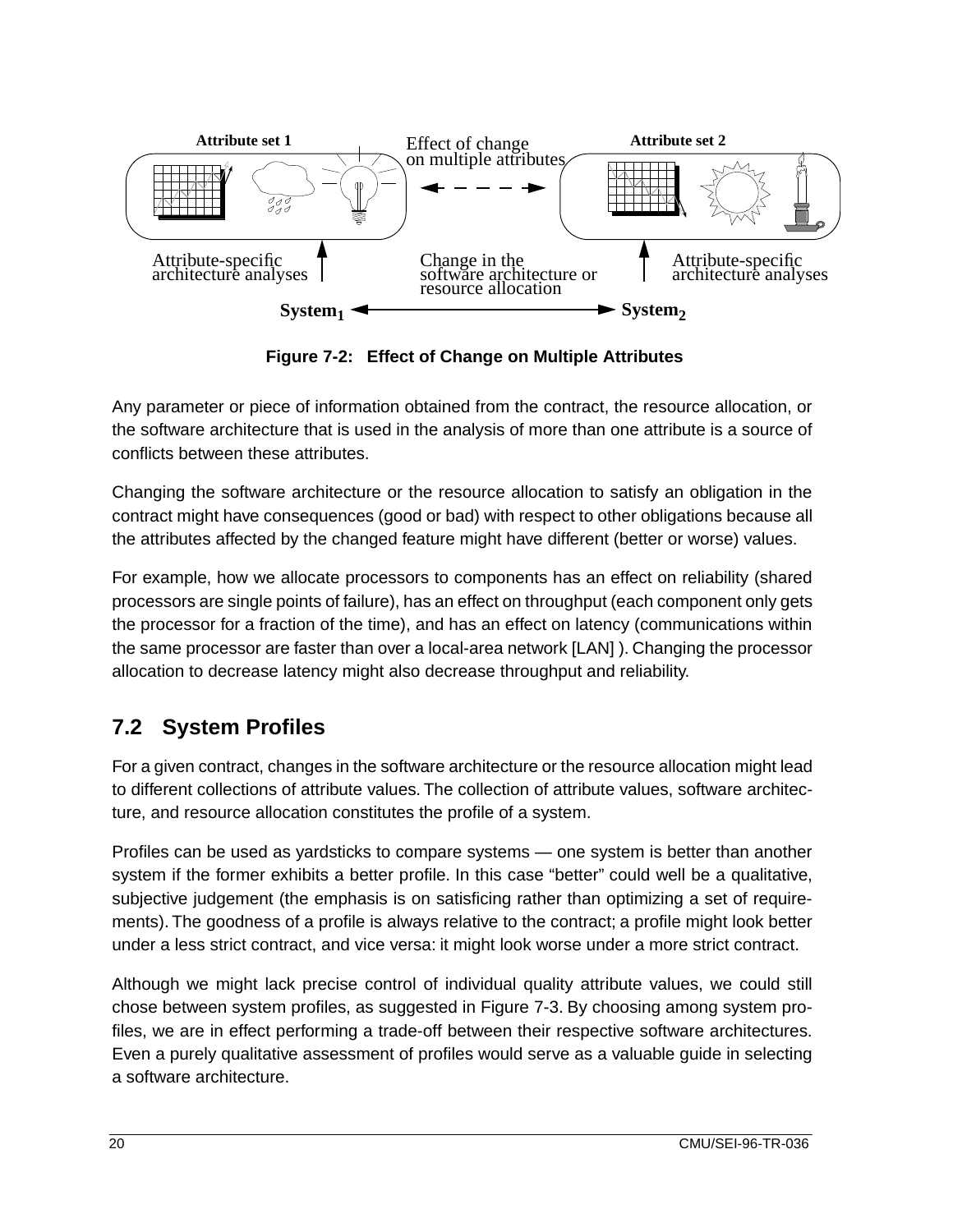

### <span id="page-28-0"></span>**7.3 Need for Representative Examples**

**Figure 7-3: System Profiles and Architecture Trade-offs**

Clearly there are an infinite number of combinations of contracts, hardware resource allocations and software architectures that could be analyzed. Our hope is that a relatively small number of representative combinations can be used to flesh out the principles and to illustrate the approach for various attributes. This is similar to the approach taken by the ESPRIT Project CASCADE [CASCADE 93]. CASCADE deals with the assessment of safety critical systems—in particular, with the assessment of the software of safety critical systems. CAS-CADE's goal is to formulate a generalized assessment method for the railway and the automotive sectors. Krebs describes gaps between safety standards and their applicability [Krebs 95]. Some safety standards lack detail about applicable methods and measures to be applied properly; other standards are too detailed and are not only large and complex but also have a short life span; finally, measures recommended in standards are often of dubious efficacy, unconfirmed by actual experience. The approach adopted in CASCADE is that standards should be generic and less complex, and that gaps in levels of detail could be closed by the addition of well-tried, up-to-date examples, evaluated by multiple assessors.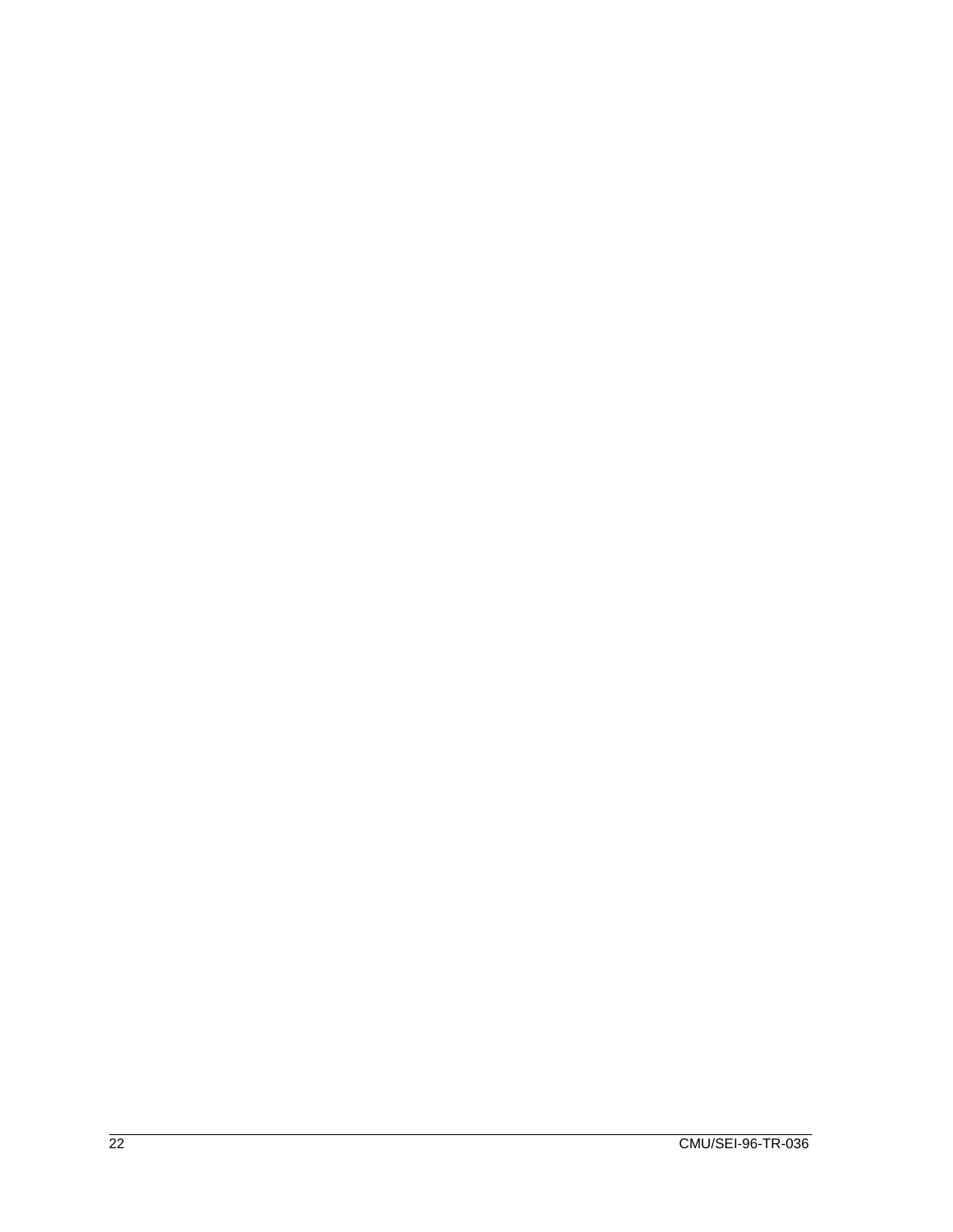## <span id="page-30-0"></span>**8 Conclusions**

We suggest a set of principles that has the potential to unify techniques developed independently by different communities of practitioners and researchers. The analysis techniques associated with each attribute provide the basis for generating scenarios, questions, and checklists. The only information that needs to be gathered is the information that is needed to perform the analysis. Thus, one practice that might emerge from this work is the development of precise statements about (1) the type of information one could expect to see in a component's "attribute specification," (2) the type of attribute obligations a component should be able to make, and (3) the type of attribute compositions a component could be engaged in.

The principles outlined in this paper must be tested by conducting architecture evaluations of real or proposed systems. As we gain experience with architecture evaluations, we might expect to see certain system profiles become more or less desirable, over a range of contracts or contract types. Given a set of requirements (i.e., a collection of attribute values) we could then identify candidate architectures (and resource allocations) to implement the system by matching the requirements with the profiles in the library. Profile identification will then become another principle to include into software evaluation practice.

Merriam-Webster's Collegiate Dictionary (Tenth Edition) defines method as "a systematic procedure, technique, or mode of inquiry employed by or proper to a particular discipline or art". We are a long ways from that level of maturity in the practice but we hope that the experience gained from these experiments will lead to the codification or formalization of systematic procedures—i.e., methods, for conducting attribute-based architecture evaluations.

The analysis techniques for each attribute will change over time. Thus, the methods will require continuous updates, to keep up with current best practices. This is not different from other engineering disciplines; when better information, materials, analysis, etc. become available, the standards evolve. This is not to imply that the current generation of analysis techniques are to be trusted or taken as gospel until something better comes along — there is some skepticism about the benefits claimed by proponents of various software development methods [Fenton 93] and we might be in worse shape than imagined.

The problem of conflict highlighted by Boehm et al. is not going to disappear. However, since one of the principles calls for the explicit identification of obligations and expectations at all levels of decomposition of the system, we have a means to identify possible conflicts between attributes. Any parameter used in the analysis of more than one attribute is a source of conflicts between those attributes. By being explicit about the parameters and the analyses that use them, we are establishing a more methodical, reproducible approach to architecture evaluation and trade-off analysis.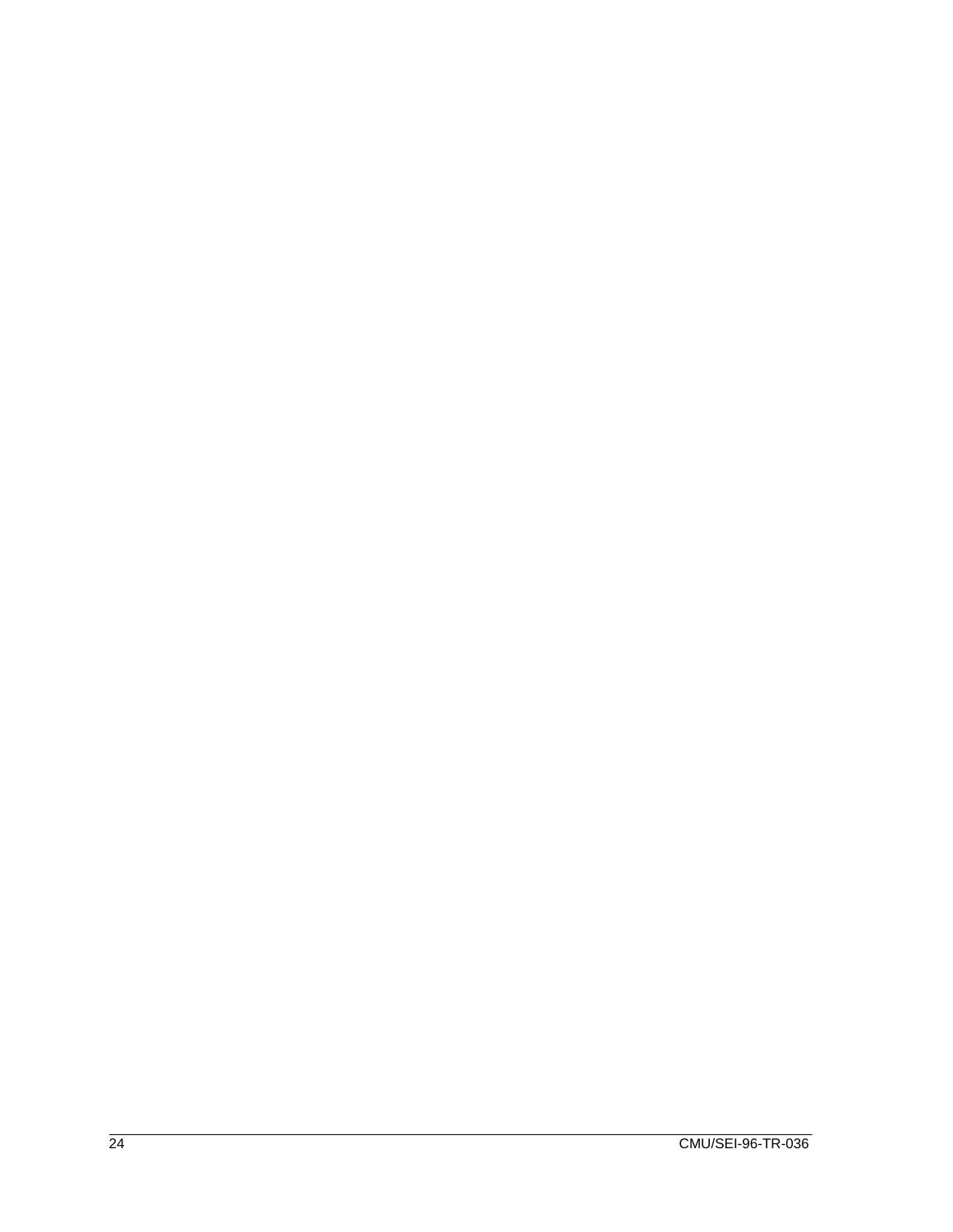## <span id="page-32-0"></span>**References**

| Abowd 96         | Abowd, G. et al. Recommended Best Industrial Practice for Software Ar-<br>chitecture Evaluation (CMU/SEI-96-TR-025). Pittsburgh, Pa.: Software<br>Engineering Institute, Carnegie Mellon University, 1996.                                                                                                 |
|------------------|------------------------------------------------------------------------------------------------------------------------------------------------------------------------------------------------------------------------------------------------------------------------------------------------------------|
| Barbacci 95      | Barbacci, M.R., et al. Quality Attributes (CMU/SEI-95-TR-021). Pitts-<br>burgh, Pa.: Software Engineering Institute, Carnegie Mellon University,<br>1995.                                                                                                                                                  |
| Boehm 78         | Boehm, B. et al. Characteristics of Software Quality. New York: Elsevier<br>North-Holland Publishing Company, Inc., 1978.                                                                                                                                                                                  |
| CASCADE 93       | "Certification and Assessment of Safety-Critical Application Develop-<br>ment" ESPRIT Project CASCADE-9032 [online]. Available WWW <url:<br>http://www.newcastle.research.ec.org/esp-syn/text/9032.html&gt; (1993).</url:<br>                                                                              |
| Chudleigh 95     | Chudleigh, M. F. et al. "A Guideline for HAZOP Studies on Systems which<br>Include a Programmable Electronic System," 42-58. Proceedings of the<br>14th Int. Conference on Computer Safety, Reliability, and Security<br>(SAFECOMP95). Belgirate, Italy, October 11-13, 1995. New York:<br>Springer, 1995. |
| Fenton 93        | Fenton, N. "How Effective Are Software Engineering Methods?" 295-305.<br>Proceedings of AQUIS '93, 2nd International Conference on Achieving<br>Quality in Software. Venice, Italy, October 18-20, 1993. Pisa, Italy:<br>IEI-CNR, 1993.                                                                    |
| <b>IEEE-1061</b> | IEEE Standard 1061-1992. Standard for a Software Quality Metrics Meth-<br>odology. New York: Institute of Electrical and Electronics Engineers,<br>1992.                                                                                                                                                   |
| Heimerdinger 92  | Heimerdinger, W. L. & Weinstock, C. B. A Conceptual Framework for<br>System Fault Tolerance (CMU/SEI-92-TR-33, ADA264375). Pittsburgh,<br>Pa.: Software Engineering Institute, Carnegie Mellon University, 1992.                                                                                           |
| Jahanian 86      | Jahanian, F. & Mok, A. "Safety Analysis of Timing Properties in Real-Time<br>Systems." IEEE Transactions on Software Engineering 12, 9 (September<br>1986): 890-904.                                                                                                                                       |
| Jain 91          | Jain, R. The Art of Computer Systems Performance Analysis. New York:<br>Wiley, 1991.                                                                                                                                                                                                                       |
| Jalote 94        | Jalote, P. Fault Tolerance in Distributed Systems. New Jersey: Prentice<br>Hall, 1994.                                                                                                                                                                                                                     |
| Jézéquel 96      | Jézéquel, J-M & Meyer, B. "Design by Contract: The Lessons of Ariane."<br>IEEE Computer 30, 1 (January 1997): 129-130.                                                                                                                                                                                     |
| Kazman 96        | Kazman, R. et al. "Scenario-Based Analysis of Software Architecture."<br>IEEE Software 13, 6 (November 1996): 47-56.                                                                                                                                                                                       |
|                  |                                                                                                                                                                                                                                                                                                            |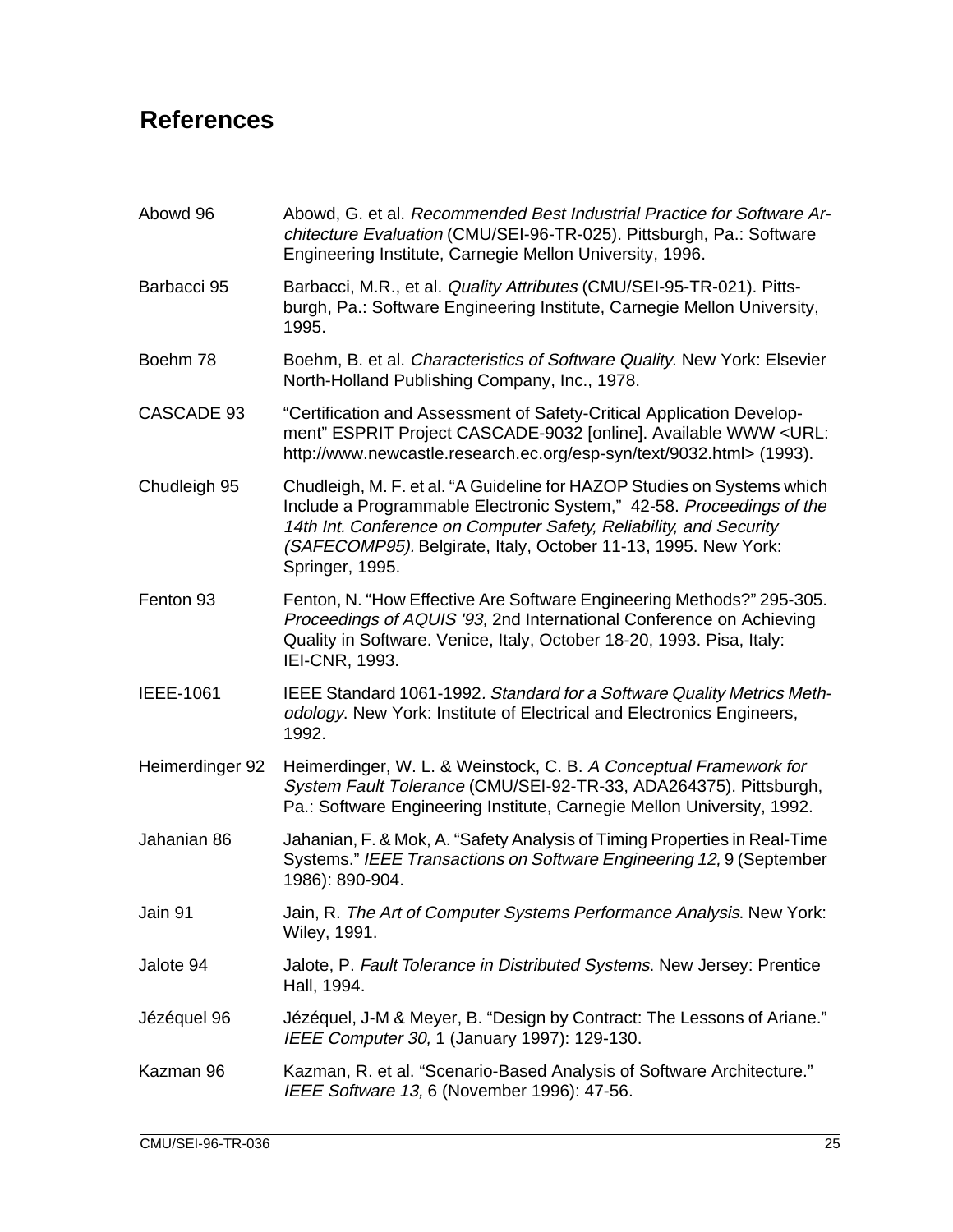| Klein 93      | Klein, M.H. et al. A Practitioners' Handbook for Real-Time Analysis:<br>Guide to Rate Monotonic Analysis for Real-Time Systems. Boston: Kluw-<br>er Academic Publishers, 1993.                                                                                                                                                                                           |
|---------------|--------------------------------------------------------------------------------------------------------------------------------------------------------------------------------------------------------------------------------------------------------------------------------------------------------------------------------------------------------------------------|
| Krebs 95      | Krebs, H. "Assessment on the Basis of Standards-Gaps and How to<br>Bridge Them," 12-23. Proceedings of the 14th Int. Conference on Com-<br>puter Safety, Reliability, and Security (SAFECOMP95). Belgirate, Italy,<br>October 11-13, 1995. New York: Springer, 1995.                                                                                                     |
| Laprie 90     | Laprie, J.C. et al. "The Transformation Approach to the Modeling and<br>Evaluation of the Reliability and Availability Growth of Systems in Opera-<br>tion," 364-371. Proceedings of the 20th IEEE International Symposium on<br>Fault Tolerant Computing (FTCS-20). Newcastle Upon Tyne, UK, June<br>26-28, 1990. Los Alamitos, Ca.: IEEE Computer Society Press, 1990. |
| Laprie 92     | Laprie, J.C., ed. Dependable Computing and Fault-Tolerant Systems.<br>Vol. 5, Dependability: Basic Concepts and Terminology in English,<br>French, German, Italian, and Japanese. New York: Springer-Verlag,<br>1992.                                                                                                                                                    |
| <b>MOD 95</b> | Draft Interim Defense Standard 00-58. "A Guideline for HAZOP Studies<br>on Systems which include a Programmable Electronic System." UK Min-<br>istry of Defense 1995.                                                                                                                                                                                                    |
| Modarres 93   | Modarres, M. What Every Engineer Should Know about Reliability and<br>Risk Analysis. New York: Marcel Dekker Inc., 1993.                                                                                                                                                                                                                                                 |
| Shlaer 97     | Shlaer, S. & Mellor, S.J. "Recursive Design of an Application-Indepen-<br>dent Architecture." IEEE Software 14, 1 (January 1997): 61-72                                                                                                                                                                                                                                  |
| Slavin 93     | Slavin, Lois. "Winning at Integration: Success Comes from Managing the<br>Process with Care." Enterprise 6, 4 (April 1993): 25-29.                                                                                                                                                                                                                                       |
| Trivedi 82    | Trivedi, K. S. Probability and Statistics with Reliability, Queuing, and<br>Computer Science Applications. Englewood Cliffs, N.J.: Prentice-Hall,<br>1982.                                                                                                                                                                                                               |
| Vincenti 90   | Vincenti, W. G. What Engineers Know and How They Know It. Baltimore:<br>The John Hopkins University Press, 1990.                                                                                                                                                                                                                                                         |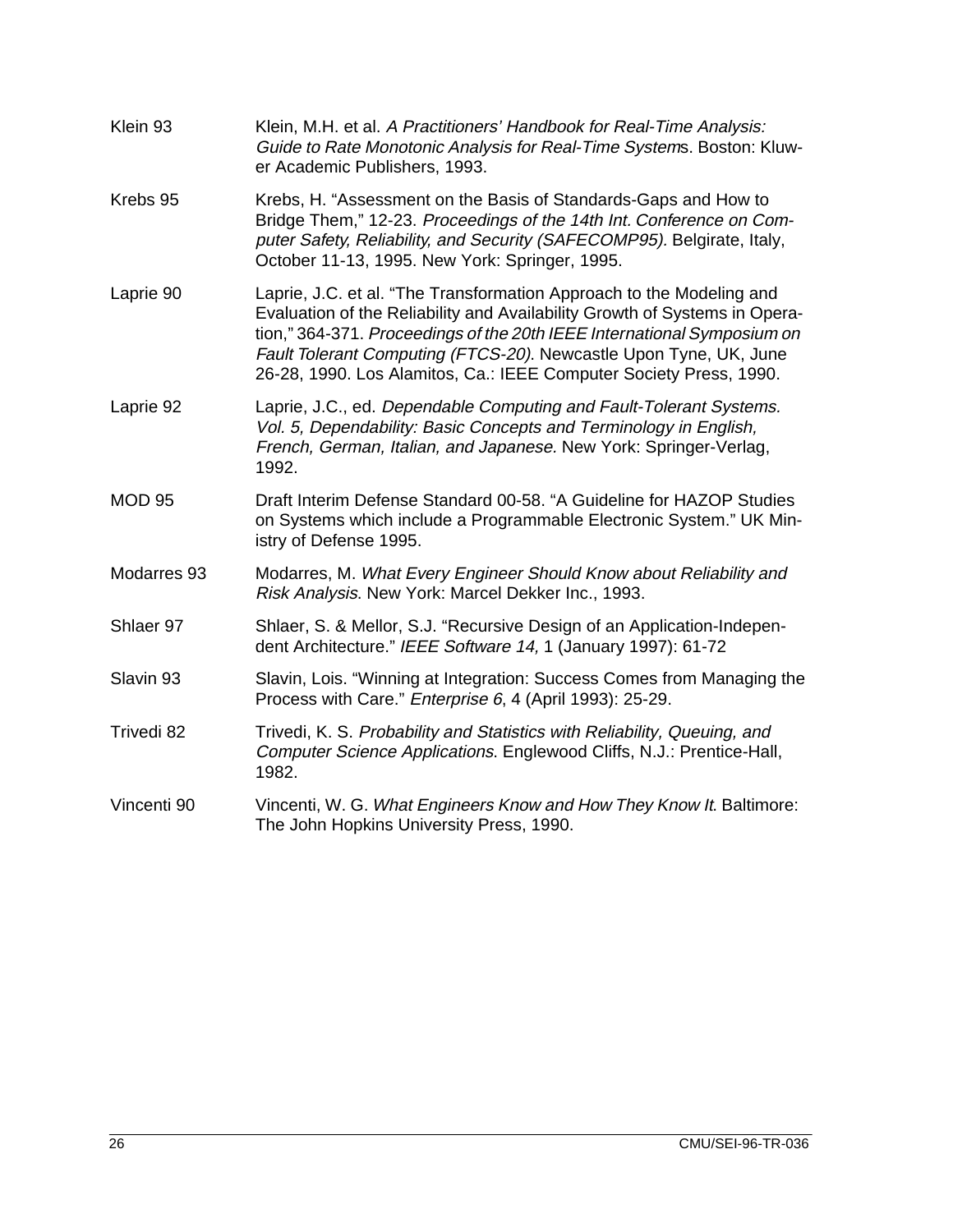# <span id="page-34-0"></span>**Appendix A Example Scenarios, Questionnaires, and Checklists**

Scenarios, checklists, and questionnaires can be used to identify the contract, the resource allocation, and the software architecture. In this appendix we illustrate their use to identify two kinds of information from the software architecture: fault propagation paths (identification of faults and their effects on the system) and service paths (resources required to implement a service).

These are important items to identify because the intersections of fault propagation paths and service paths are sources of risk (e.g., the system might crash). The risk is reduced if there are redundant service paths, if faults can be detected and contained, if faulty components can be replaced, etc.

## **A.1 Fault Propagation Paths**

Faults are undesirable states, events, or conditions that propagate between components of the system. A failure occurs when a fault arrives at the system boundary (i.e., the system has been unable to prevent its propagation to the boundary).

Using fault propagation scenarios, checklists and questionnaires, the evaluators can propose a specific set of faults and assess their effects on the system. The information developed includes the failure types, the pattern of failures, and the detection, containment, and recovery actions available. Most of the cases we list in the following illustrations are derived from Heimerdinger and Laprie [Heimerdinger 92, Laprie 92].

### **A.1.1 Failure Types**

There are several types of failure scenarios to consider.

Timing failures — Timing failures occur when the timing of a service delivered to the environment does not meet a system's obligation. Timing failures are expressed as deviations in time, such as, the event signaling the start/end of the delivery of a service is earlier, later (or "never") than the correct time.

Value failures — Value failures occur when a value delivered to the environment does not meet a system's obligation. Value failures are expressed as deviations in value, such as the computed value is smaller, or larger than the correct value, the distribution of computed values is different from the distribution of the correct value, etc.

Resource failures — Resource failures occur when the use of a resource does not meet a system's obligation. Resourse failures are expressed as deviations in resource utilization, such as, the resource is overused, underused, exhausted, etc.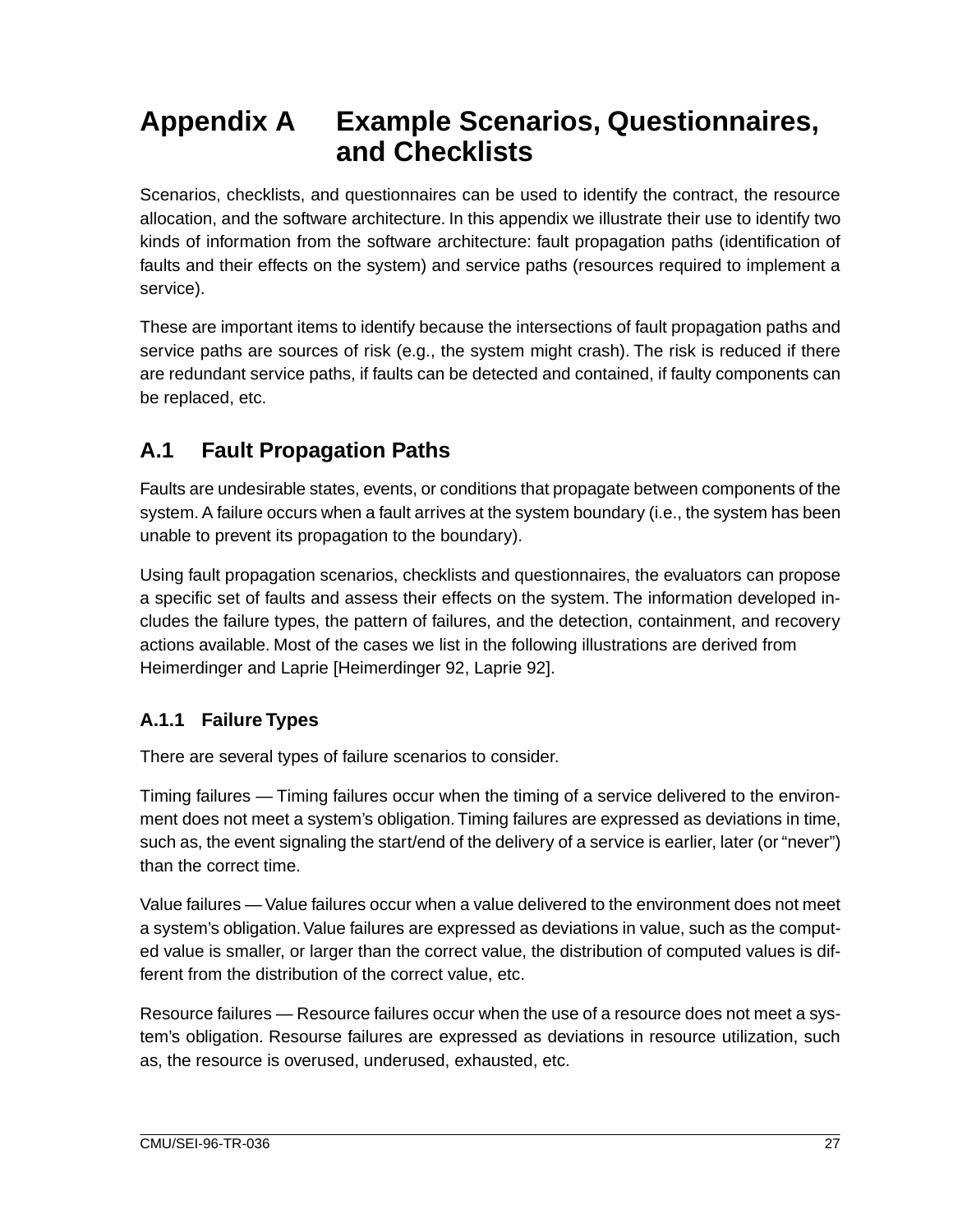#### <span id="page-35-0"></span>**A.1.2 Pattern of Failure**

Patterns of failure are expressed in terms of time of occurrence of events, duration of conditions, distribution or variability of timing and duration, etc. It helps to know how often we need to deal with a fault because containment or repair might consume resources and degrade services, in violation of system obligations. Question to consider include

- Can we determine the immediate cause of the fault or fault activator?
- Is the fault attributable to a single component or resource, or to an interaction between components and resources?
- What is the duration and pattern of the fault activation? Is the fault permanent or transient? Is the fault periodic or aperiodic?
- How fast does a fault propagate and cause a failure? How long does it stay dormant in the propagation chain as it goes from active to dormant to active, etc.?
- Which components or resources are affected by the propagation and in what order?

#### **A.1.3 Detection Actions**

Detection actions are expressed in terms of the types of faults observable in different components or resources. Faults can change their type as they propagate (e.g., a value fault injected into a component might emerge later on as a timing fault). Different types of failures violate different obligations and expectations. It helps to know the type and location where can the fault be detected because there might be alternative strategies for containment and repair. Questions to consider include

- How is a fault transformed as it propagates between components? How does it change from a {timing, value, resource} fault to a {timing, value, resource} fault?
- Does a fault always propagate and becomes a failure and does the failure always manifest itself in the same way, to all the observers in the environment? Cases to consider include
	- It may disappear with no perceptible effect.
	- It may remain in place with no perceptible effect.
	- It may lead to a sequence of additional faults that result in a failure (propagation to failure).
	- It may lead to a sequence of additional faults with no perceptible effect on the system (undetected propagation without failure).
	- It may lead to a sequence of additional faults that have a perceptible effect on the system (detected propagation without failure).

#### **A.1.4 Containment and Recovery Actions**

Containment and recovery actions are expressed in terms of locality, degradation of service, and cost of repair. Containment or repair actions can have profound effects on system structure, behavior, and resource utilization. It helps to know what containment or repair actions can occur because both during the repair and afterwards the system might be degraded and certain obligations might not be met. Questions to consider include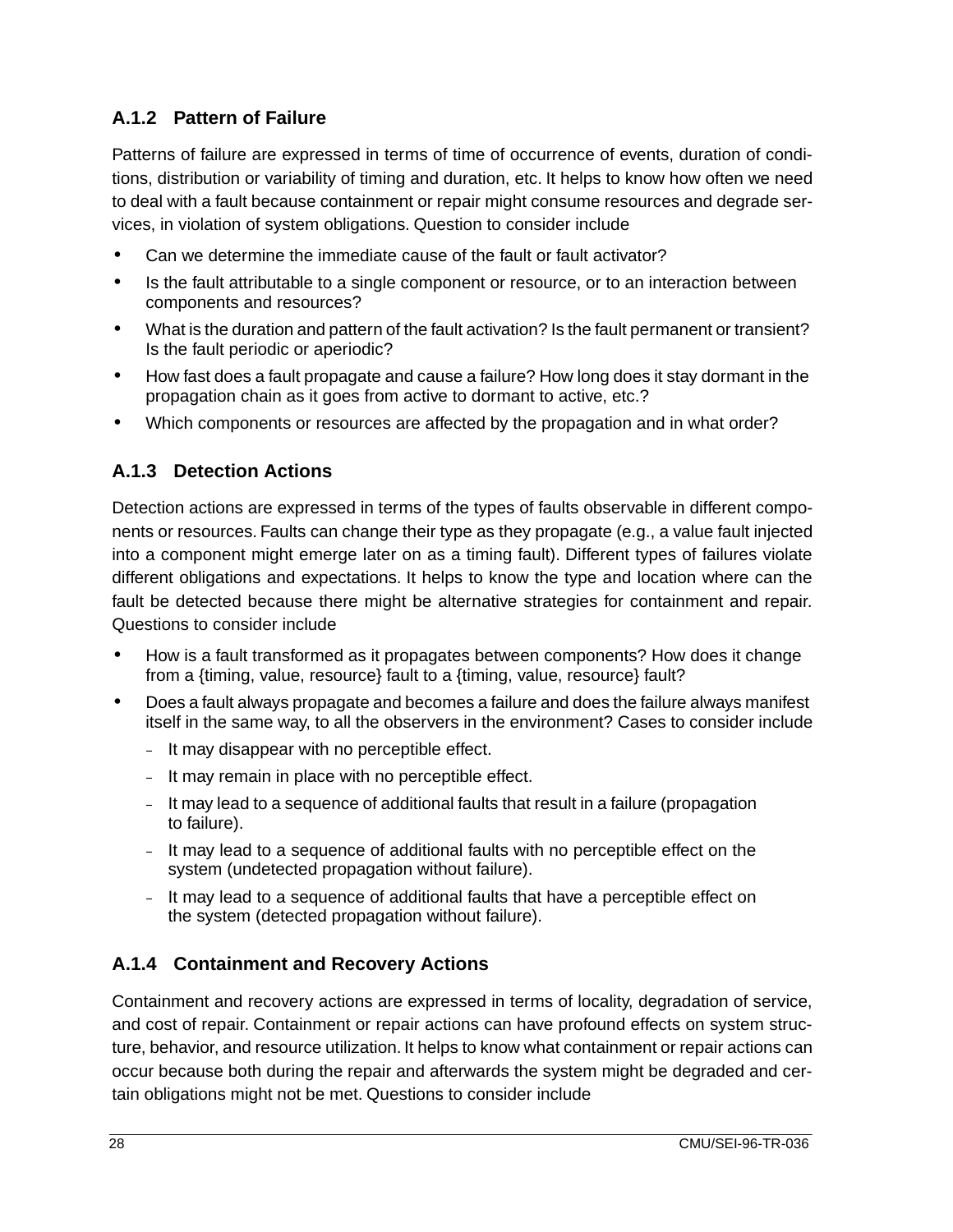- <span id="page-36-0"></span>• Is there built-in redundancy in space? Can we repeat work hoping that fault activations are localized and don't affect all components/resources the same way?
- Is there built-in redundancy in time? Can we repeat work hoping that fault activations are transient and don't affect the same components/resources?
- Is there redundancy in source of time? What kind of clocks, interval timers, protocols are in use?
- Are there fault containment regions? Can we contain value faults by limiting communication and replicating components (i.e., make regions self-contained, with fewer common-mode faults)? Can we contain resource faults by eliminating shared resources? Can we contain timing faults by ignoring an event that should not have happened, generating a missing event, or combining these two to achieve the effect of delaying an early event?
- Is there service degradation? What is the remaining capability to deliver each service? what components/resources are needed to support remaining capability? What services can disappear /persist/reappear?
- Is there fault recovery? What is being repaired or masked? Is the fault removed or is the fault activation suppressed? What is the permanency of the repair action?. Is a fault fixed permanently, not just made dormant albeit for a large amount of time (temporary repair)?
- What is the nature of the repair action? Is it forward recovery, backward recovery, compensation, or masking? What components and resources are needed to execute the repair actions? What is the mean time to repair? How long does it take to execute the repair action?
- Are there fault-free, predictable, consistent states? Can we bring the system to a safe state to replace the component? Can we replace the component at a random time to handle a detected fault?
- Who makes the decision to replace a failed component? Is it the component itself, some central controller, negotiation among other components? If multiple components must agree, which technique is used?

### **A.2 Service Paths**

Performance is the by-product of how resources are allocated and consumed to implement a service. Using scenarios, checklists, and questionnaires the evaluators can identify the resources, the resource consumers, and the allocation or mapping of consumers to resources required to implement a service.

Resource consumers — processes and messages. Resource consumers are initiated by events that propagate through the software architecture.

Resources — processors, storage, networks. As events propagate through the software architecture they use such resources.

Resource allocation/mapping — how consumers are mapped onto resources such as process allocation and process prioritization. Inevitably competition for resources arises, and thus resources must be judiciously allocated to respond to events while meeting performance requirements.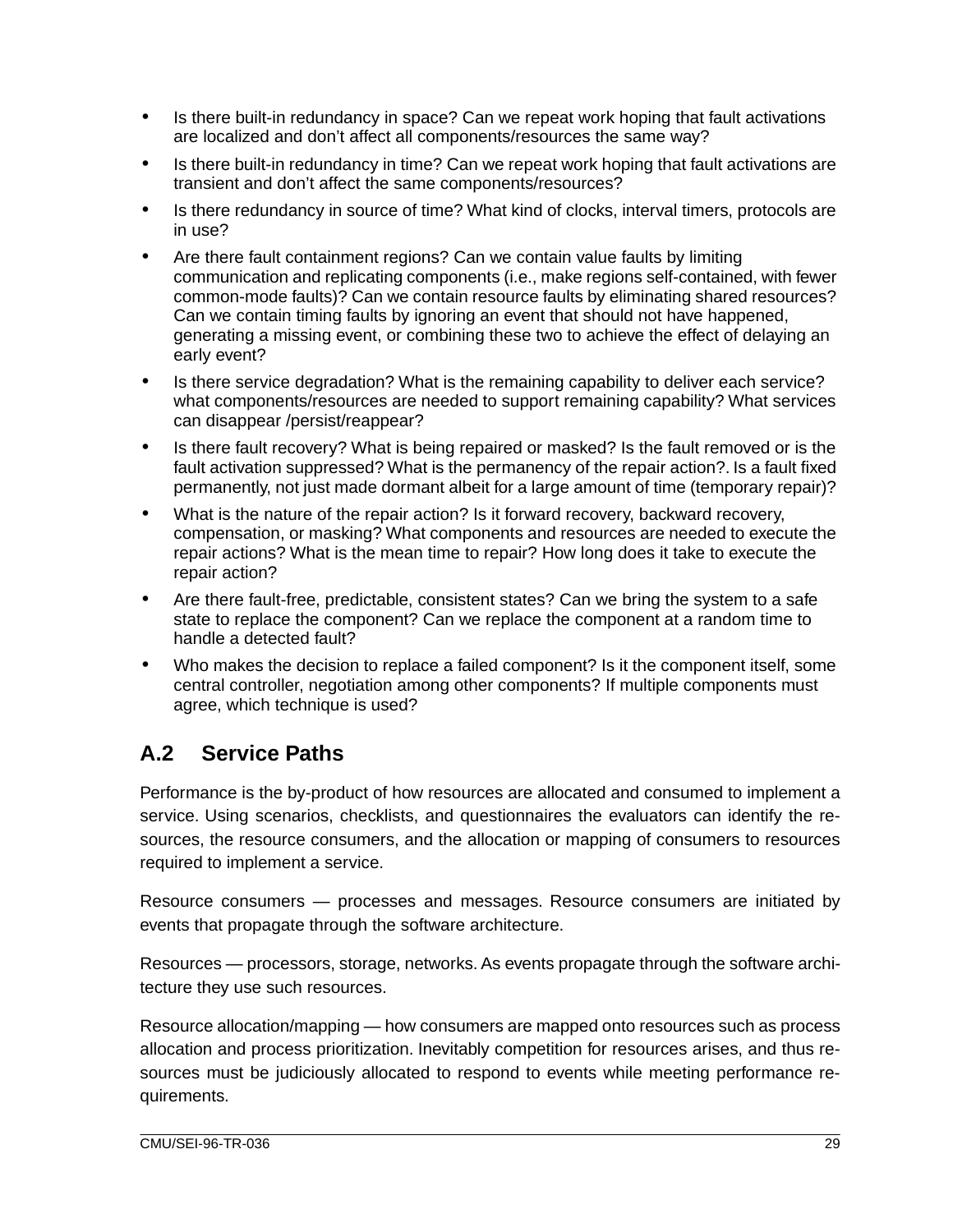<span id="page-37-0"></span>A performance checklist identifies the types of performance attributes the system will have to exhibit

- latency What is the window of time in which the response to an event must occur? What is the severity of the consequences of not meeting the requirement (i.e., not completing within the response window)?
- jitter What is the allowable tolerance for deviation from an event prescribed to be generated periodically? Ideally, the event will occur precisely at some point in time.
- precedence What events are interdependent and what is the dependence (i.e., what events are constrained to occur in some specified order and potentially with latency requirements between them)?
- throughput How many events per unit time need to be responded to? What is the interval over which throughput must be maintained for each applicable event?
- capacity How much demand can be placed on the system while continuing to meet latency and throughput requirements? Demand can be thought of in terms of utilization, number of event stream, etc.

Since performance requirements can vary over time, a performance checklist should also identify the various modes of operation and levels of operation.

- List significant modes of operation. How can the demand change over time? How can resources and resource topology change over time?
- List significant levels of performance. What happens when system capacity is exceeded and not all events can be responded to in a timely manner? Are there levels of degradation?

#### **A.2.1 Resource Consumers**

Resource consumption is determined by the nature of the software concurrency architecture and the nature of the system event arrivals. Items to include in resource consumer checklists include:

- Identify previously made decisions that impact performance. Are there pre-specified hardware components (e.g., processors, buses)? Are there pre-specified software components (e.g., OS, compiler)? Are there previously made design decisions (e.g., concurrency decisions, synchronization mechanisms)?
- Identify the processes involved in the thread.
- Identify embedded processes. If the component is not a process, does it contain a process or does it execute on a different resource than others in the thread? How are modules (e.g., objects, subprograms) mapped to processes.
- List characteristics of each process that impact performance. What is the priority assignment of each process? What are the estimated execution times for each process? What resources are needed (i.e., which CPU)? Can the resource be used atomically (i.e., non-preemptable sections)?
- Identify interrupts, interrupt handlers, and their priorities. Can interrupts be masked? How long?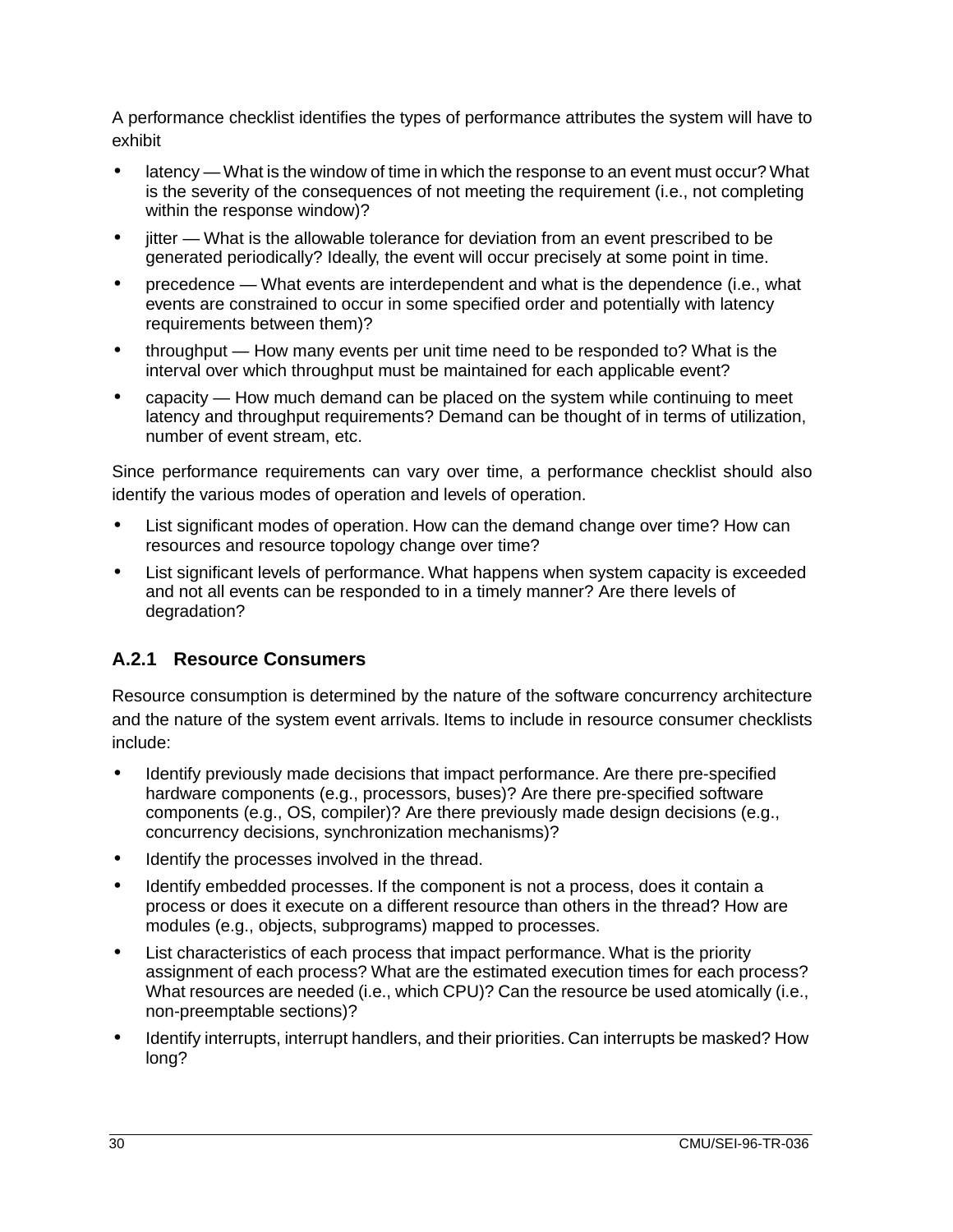- <span id="page-38-0"></span>• Identify connections between processes for every process in the response thread. Are the connections synchronous or asynchronous? Is there transfer of data or control? What resources are needed (e.g., CPU, LAN, bus)? What is the estimated execution time (resource usage)?
- Identify points in which more than one response thread must synchronize. Is synchronization necessary? Does synchronization involve coordinating the use of a resource? What synchronization protocols are used and what are their characteristics? What interprocess communication mechanisms are used and what are their characteristics?
- Identify event streams. An event stream is a sequence of events from the same source.
- Identify the arrival pattern of each stream. Is is periodic, sporadic or stochastic? What are the worst-case and steady-state patterns?
- Identify the thread through the architecture for each event stream. What components and connections are traversed by the events? What processes and messages are required to respond to each event?

#### **A.2.2 Resources**

Items to include in resource checklists include generic characteristics for all resources: speed, amount, allocation units, allocation policy as well as resource-specific characteristics that impact performance:

- CPU scheduling discipline, number of priority levels, clock granularity, sources of OS overhead, sources of OS-induced blocking, maximum duration of masked interrupts, maximum duration of non-preemptable sections, Interrupt levels for various types of interrupts, processor speed, etc.
- storage nature of the mutual exclusion mechanism, shared memory, virtual memory, process address space description, address space protection
- network type of network, network bandwidth

#### **A.2.3 Resource Allocation/Mapping**

Items to include in resource allocation/mapping checklists include

- Identify the resources needed by each process/message.
- Identify any constraints on process/message allocation.
- Identify how processes/messages are allocated to processors.
- Estimate how much of each resource is used by each stream.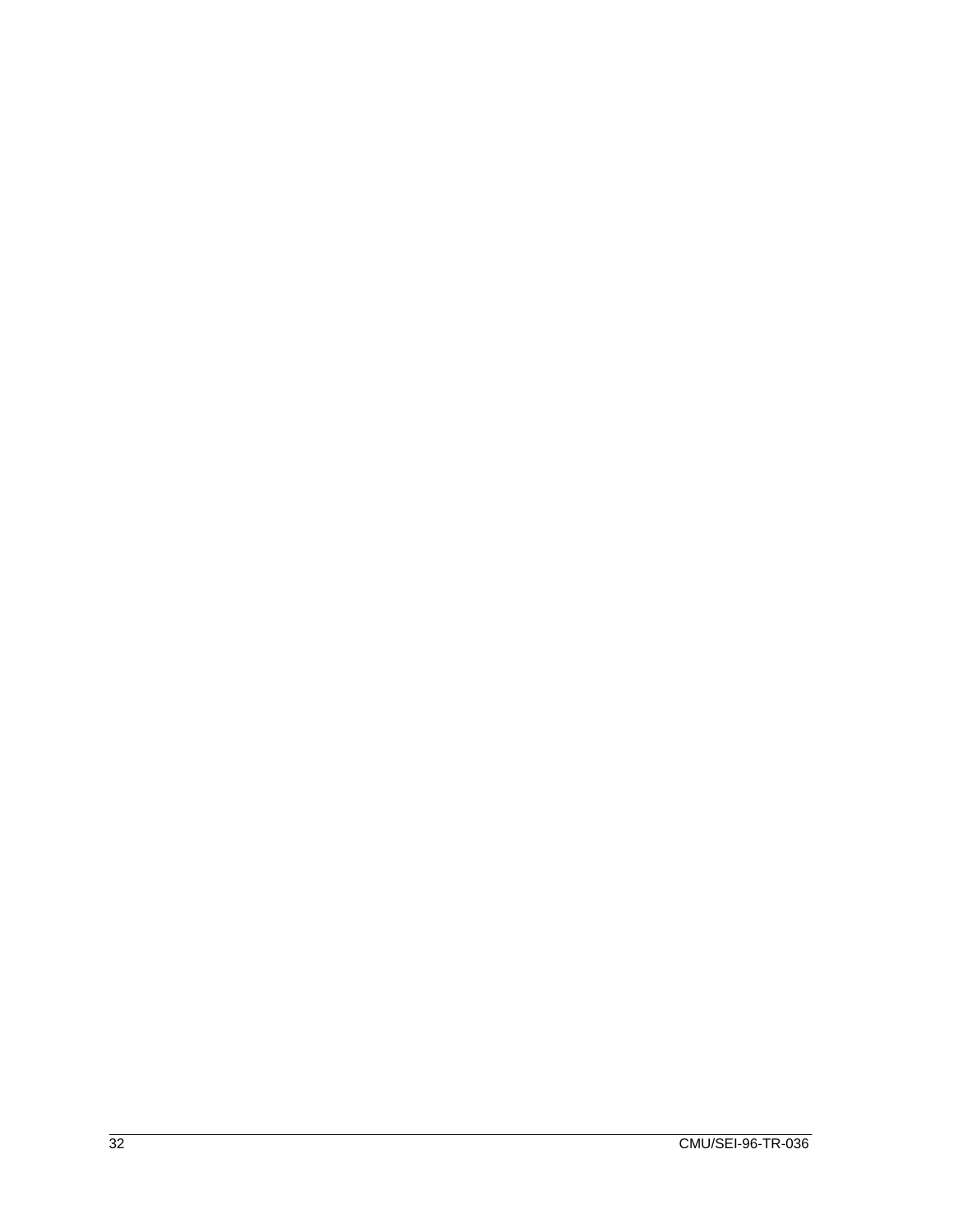# <span id="page-40-0"></span>**Appendix B Glossary of Quality Terms1**

**accidental faults** — faults created by chance.

**active fault** — a fault which has produced an error.

**aperiodic** — an arrival pattern that occurs repeatedly at irregular time intervals. The frequency of arrival can be bounded by a minimum separation (also known as sporadic) or can be completely random.

**attribute specific factors** — properties of the system (such as policies and mechanisms built into the system) and its environment that have an impact on the concerns

**availability** — a measure of a system's readiness for use.

**benign failure** — a failure that has no bad consequences on the environment.

**Byzantine failure** — a failure in which system users have differing perceptions of the failure.

**capacity** — a measure of the amount of work a system can perform.

**catastrophic failure** — a failure that has bad consequences on the environment it operates in.

**complex interactions** — those of unfamiliar sequences, or unplanned and unexpected sequences, and either not visible or not immediately comprehensible.

**component coupling** — the extent to which there is flexibility in the system to allow for unplanned events. Component coupling ranges from tight (q.v.) to loose (q.v.)

**confidentiality** — the non-occurrence of the unauthorized disclosure of information.

**consistent failure** — a failure in which all system users have the same perception of the failure.

**criticality** — the importance of the function to the system.

**dependability** — that property of a computer system such that reliance can justifiably be placed on the service it delivers.

**dependability impairments** — the aspects of the system that contribute to dependability.

**dormant fault** — a fault that has not yet produced an error.

**error** — a system state that is liable to lead to a failure if not corrected.

**event** — a stimulus to the system signaling the need for the service.

<sup>&</sup>lt;sup>1.</sup> This glossary is taken from *Quality Attributes*, Barbacci, et al., pp. 47–51 [Barbacci 95].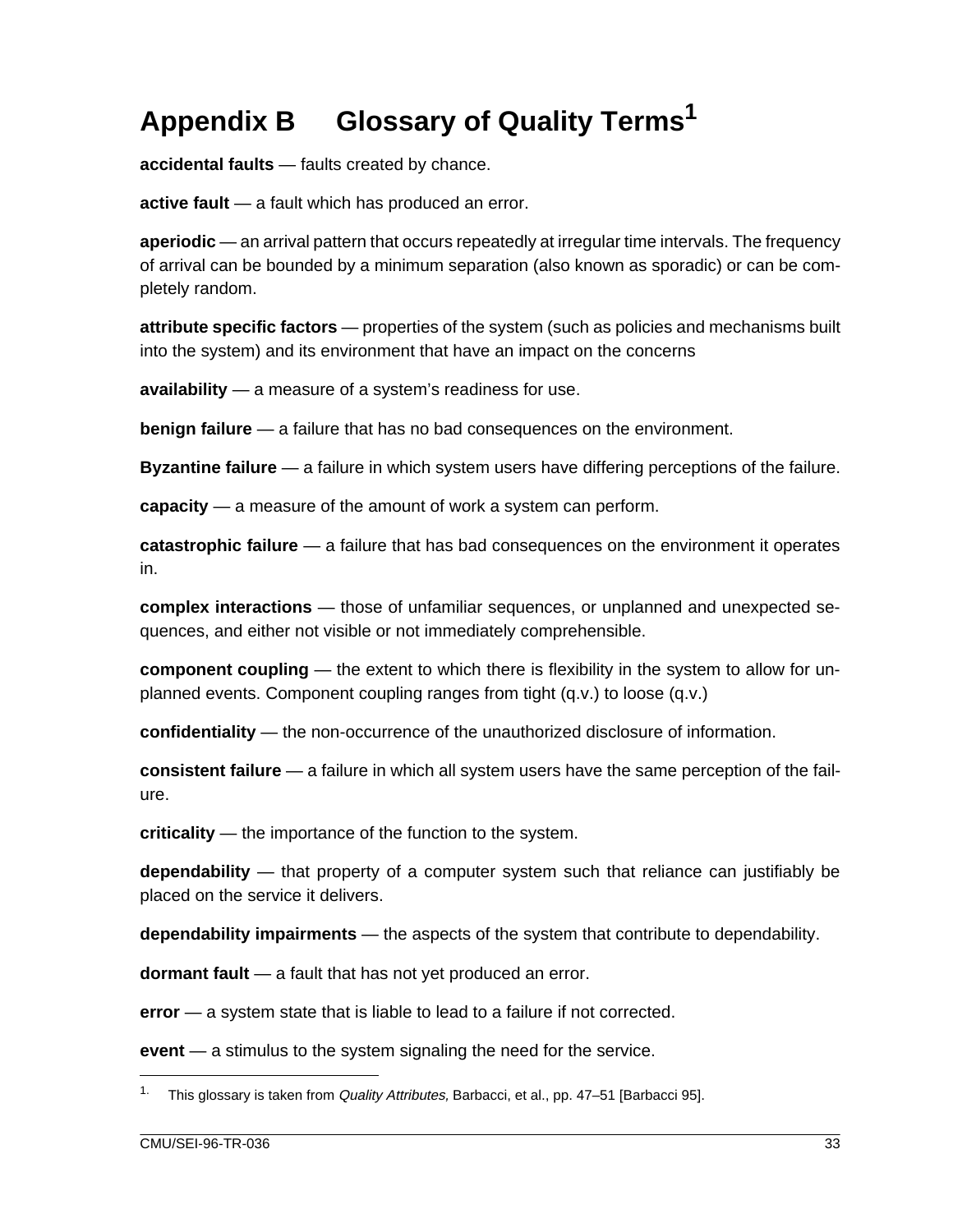**event stream** — a sequence of events from the same source—for example, a sequence of interrupts from a given sensor.

**Event Tree Analysis** (ETA) — a technique similar to Fault Tree Analysis. Starting with some initiating (desirable or undesirable) event, a tree is developed showing all possible (desirable and undesirable) consequences.

**fail-safe** — a system which can only fail in a benign manner.

**fail-silent** — a system which no longer generates any outputs.

**fail-stop** — a system whose failures can all be made into halting failures.

**failure** — the behavior of a system differing from that which was intended.

**Failure Modes and Effects Analysis** (FMEA) — a technique similar to Event Tree Analysis (ETA). Starting with potential component failures, identifying its consequences. and assigning a "risk priority number" which can be used to determine how effort should be spent during development.

**Failure Modes, Effects, and Criticality Analysis** (FMECA) — an extension of Failure Modes Effects Analysis (FMEA) that uses a more formal criticality analysis.

**fault** — the adjudged or hypothesized cause of an error.

**fault avoidance** — see fault prevention.

**fault forecasting** — techniques for predicting the reliability of a system over time.

**fault prevention** — design and management practices which have the effect of reducing the number of faults that arise in a system.

**fault removal** — techniques (e.g., testing) involving the diagnosis and removal of faults in a fielded system.

**fault tolerance** — runtime measures to deal with the inevitable faults that will appear in a system.

**Fault Tree Analysis** (FTA) — a technique to identify possible causes of a hazard. The hazard to be analyzed is the root of the tree and each necessary preconditions for the hazard or condition above are described at the next level in the tree, using AND or OR relationships to link subnodes, recursively

**halting failure** — a special case of timing failure wherein the system no longer delivers any service to the user.

**hazard** — a condition (i.e., state of the controlled system) that can lead to a mishap.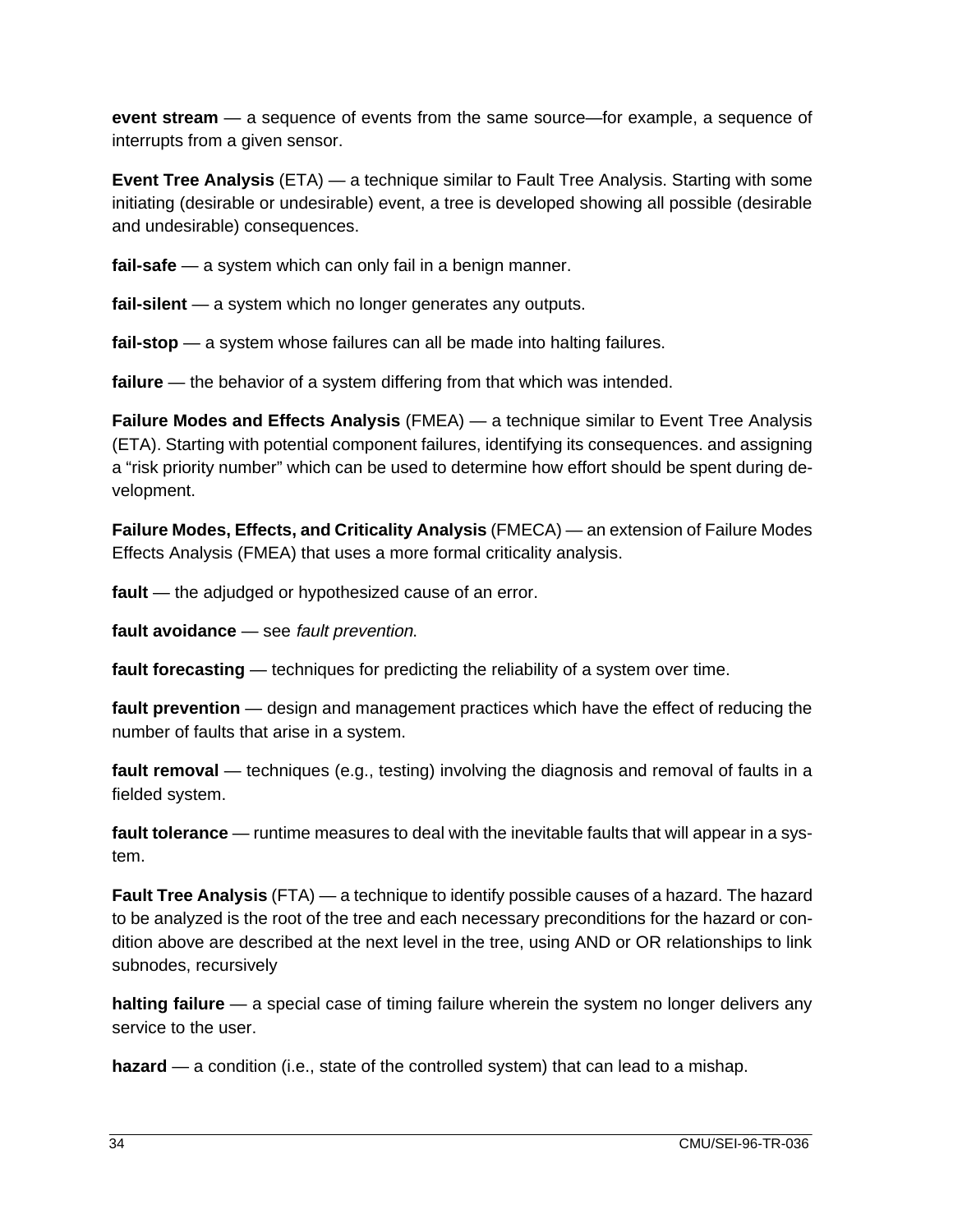**Hazard and Operability Analysis** (HAZOP) — evaluates a representation of a system and its operational procedures to determine possible deviations from design intent, their causes, and their effects.

**human-made faults** — those resulting from human imperfection.

**impairments to dependability** — those aspects of the system that contribute to how the system (mis)behaves from a dependability point of view.

**inconsistent failure** — see Byzantine failure.

**integrity** — the non-occurrence of the improper alteration of information.

**intentional faults** — faults created deliberately, with or without malicious intent.

**interaction complexity** — the extent to which the behavior of one component can affect the behavior of other components. Interaction complexity ranges from linear (q.v.) to complex  $(q.v.)$ .

**interlocks** — implementation techniques that prescribe or disallow specific sequences of events.

**intermittent faults** — a temporary fault resulting from an internal fault.

**internal faults** — those which are part of the internal state of the system.

**jitter** — the variation in the time a computed result is output to the external environment from cycle to cycle

**latency** — the length of time it takes to respond to an event.

**latency requirement** — time interval during which the response to an event must be executed.

**latent error** — an error which as not yet been detected.

**linear interactions** — interactions that are in expected and familiar production or maintenance sequence, and those that are quite visible even if unplanned.

**lockins** — implementation techniques that lock the system into safe states.

**lockouts** — implementation techniques that lock the system out of hazardous states

**loose coupling** — characterizes systems in which processes can be delayed or put in standby; sequences can be modified and the system restructured to do different jobs or the same job in different ways; they have "equifinality"—many ways to reach the goal.

**maintainability** — the aptitude of a system to undergo repair and evolution.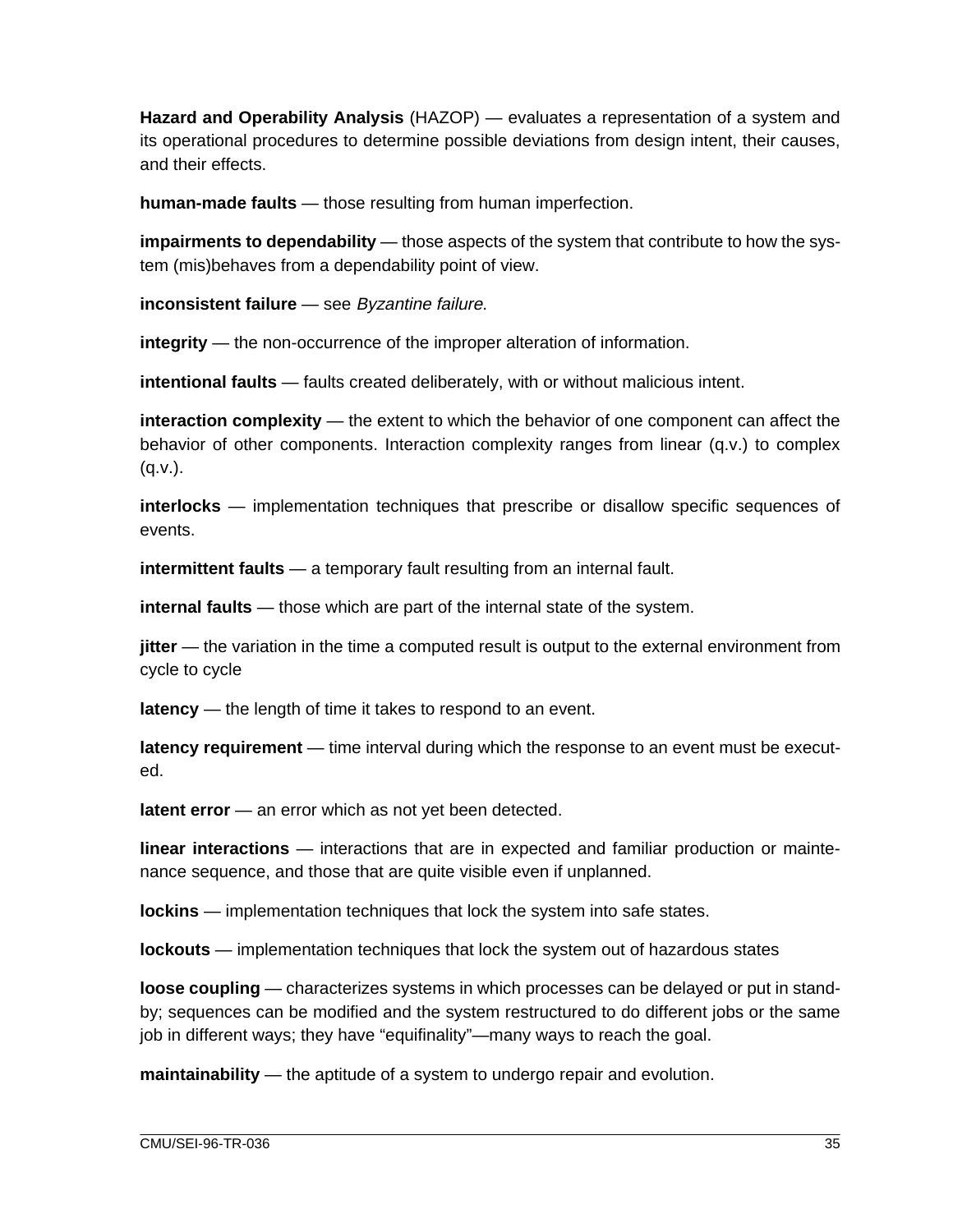**methods** — how concerns are addressed: analysis and synthesis processes during the development of the system, procedures and training for users and operators.

**mishaps** — unplanned events that result in death, injury, illness, damage or loss of property, or environment harm.

**mode** — state of a system characterized by the state of the demand being placed on the system and the configuration of resources used to satisfy the demand.

**observation interval** — time interval over which a system is observed in order to compute measures such as throughput.

**performance** — responsiveness of the system—either the time required to respond to specific events or the number of events processed in a given interval of time.

**performance concerns** — the parameters by which the performance attributes of a system are judged, specified, and measured.

**performance factors** — the aspects of the system that contribute to performance.

**periodic** — an arrival pattern that occurs repeatedly at regular intervals of time.

**permanent fault** — a fault which, once it appears, is always there.

**physical faults** — a fault that occurs because of adverse physical phenomena.

**precedence requirement** — a specification for a partial or total ordering of event responses.

**processing rate** — number of event response processed per unit time.

**quality** — the degree to which software possesses a desired combination of attributes (e.g., reliability, interoperability) [IEEE 1061].

**reliability** — a measure of the rate of failure in the system that renders the system unusable. A measure of the ability of a system to keep operating over time.

**response** — the computation work performed by the system as a consequence of an event.

**response window** — a period of time during which the response to an event must execute; defined by a starting time and ending time.

**safety** — a measure of the absence of unsafe software conditions. The absence of catastrophic consequences to the environment.

**safety indicators** — the aspects of the system that contribute to safety.

**schedulable utilization** — the maximum utilization achievable by a system while still meeting timing requirements.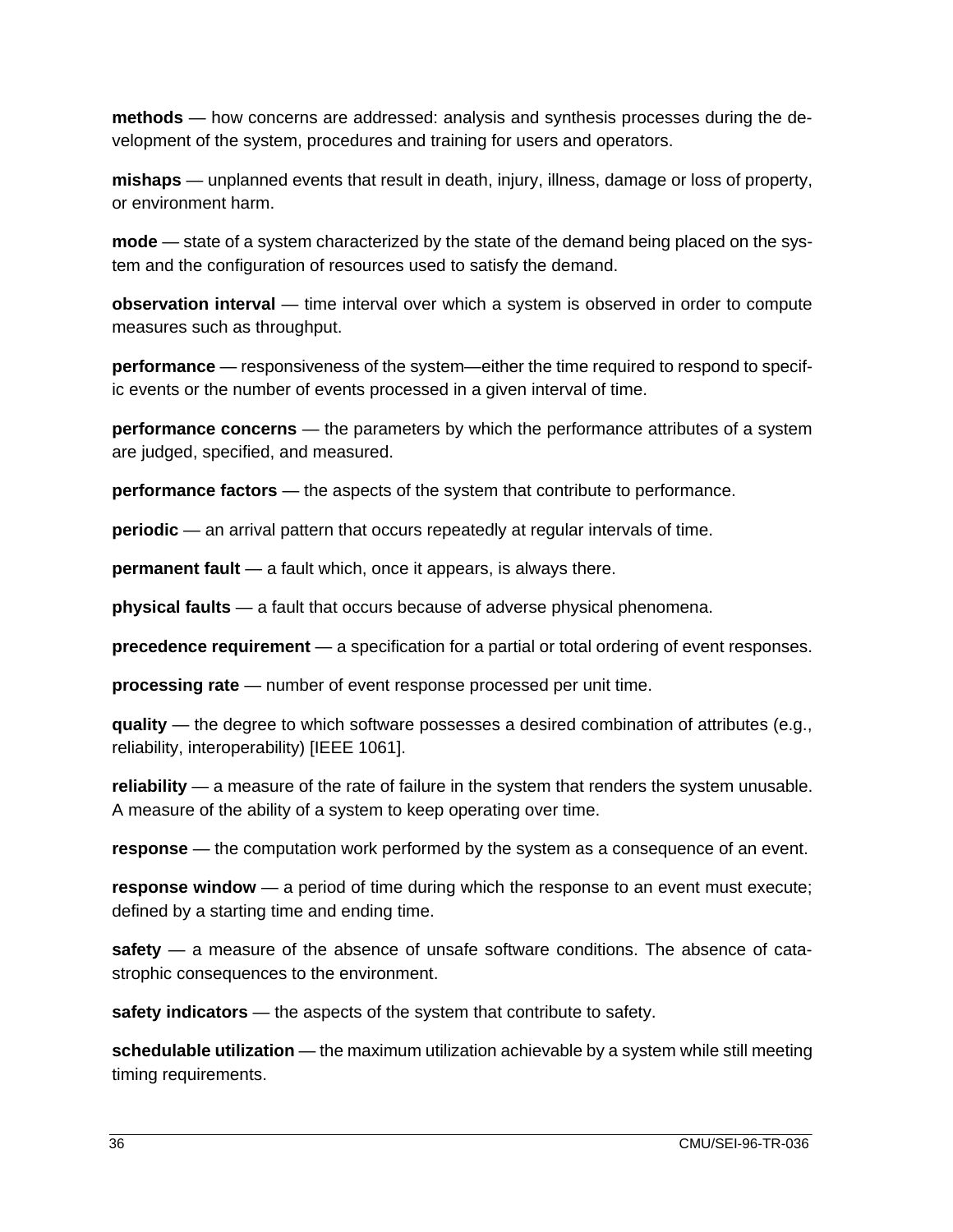**security factors** — the aspects of the system that contribute to security.

**service** — a system's behavior as it is perceived by its user(s).

**Software Fault Tree Analysis** (SFTA) — an adaptation to software of a safety engineering analysis methodology. The goal of SFTA is to show that the logic contained in the software design will not cause mishaps, and to determine conditions that could lead to the software contributing to a mishap.

**spare capacity** — a measure of the unused capacity.

**temporary fault** — a fault which disappears over time.

**throughput** — the number of event responses that have been completed over a given observation interval.

**tight coupling** — characterizes systems that have more time-dependent processes: they cannot wait or stand by until attended to; the sequences are more invariant and the overall design allows for very limited alternatives in the way to do the job; they have "unifinality"—one unique way to reach the goal.

**timing failure** — a service delivered too early or too late.

**transient fault** — a temporary fault arising from the physical environment.

**user of a system** — another system (physical or human) which interacts with the former.

**utilization** — the percentage of time a resource is busy.

**value failure** — the improper computation of a value.